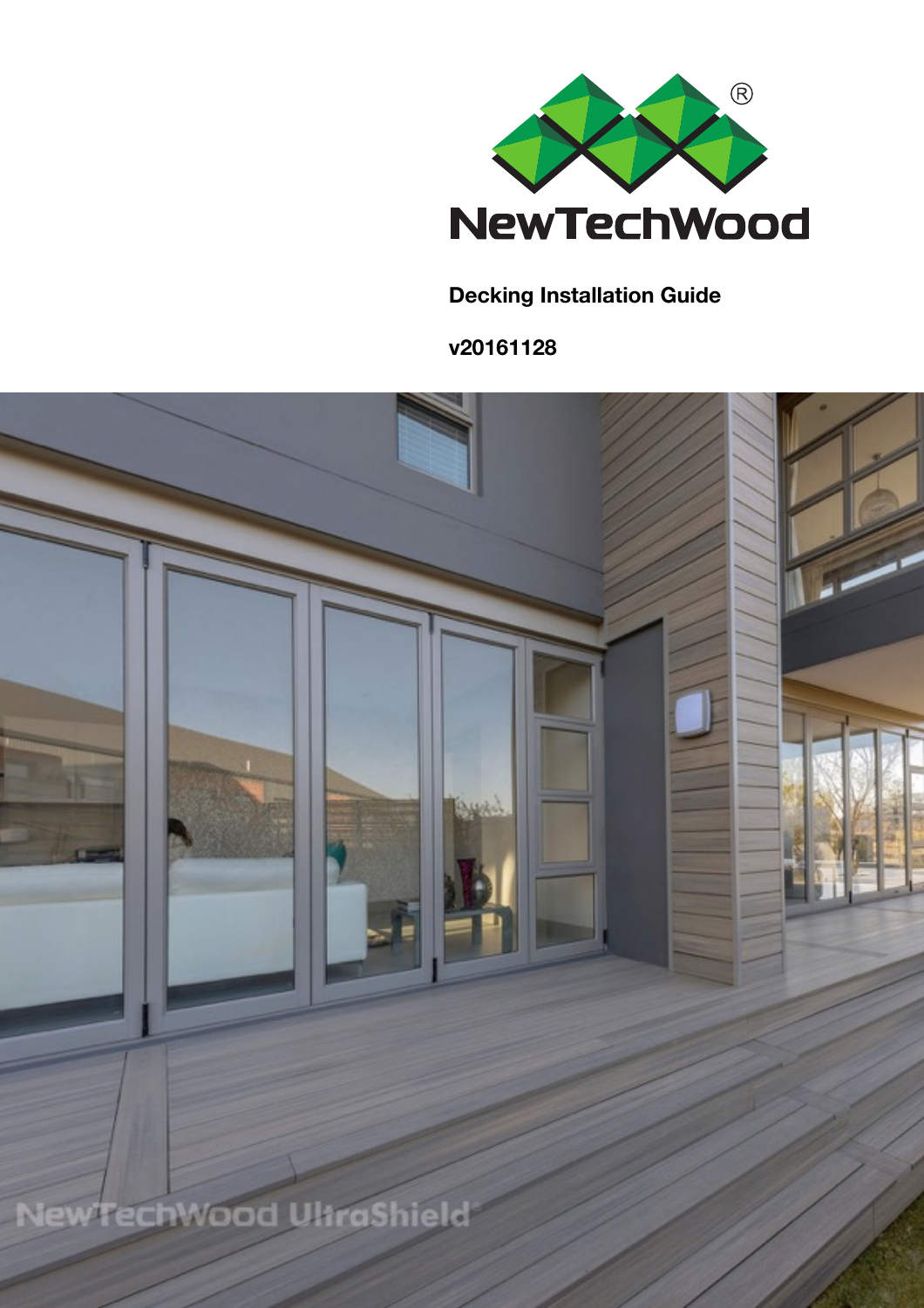# **IMPORTANT: Read all sections before you start**

*For the most up to date information please visit our website @ [www.newtechwood.com](http://www.newtechwood.com)*

Prior to installing any composite decking it is recommended that you check with local building codes for any special requirements or restrictions. The diagrams and instructions outlined in this guide are for illustration purposes only and are not meant or implied to replace a licensed professional. Any construction or use of NewTechWood must be in accordance with all local zoning and/or building codes. The consumer assumes all risks and liability associated with the construction and use of this product.

### **Safety**

When dealing with any type of construction project it is necessary to wear appropriate safety equipment to avoid any risk of injuries. NewTechWood recommends but is not limited to the following safety equipment when handling, cutting, and installing NewTechWood: gloves, a respiratory protection, long sleeves, pants, and safety glasses.

### **Tools**

Standard woodworking tools may be used. It is recommended that all blades have a carbide tip. Standard stainless steel or acceptable coated deck screws and nails are recommended.

### **Environment**

A clean, smooth, flat, and strong surface is needed to install NewTechWood's products correctly. Please check with local building codes before ever installing any type of decking. If installation does not occur immediately NewTechWood's products need to be put on a flat surface at all times. Never ever should it be put on a surface that isn't flat.

### **Planning**

Plan a layout for your decking before starting it to ensure the best possible looking decking for your project. Building codes and zoning ordinances generally apply to permanent structures, meaning anything that is anchored to the ground or attached to the house. So nearly every kind of decking requires permits and inspections from a local building department. We recommend drawing out a site plan of your proposed project that you intend to do to minimize errors and make your perfect decking.

### **Construction**

NewTechWood UltraShield is NOT intended for use as columns, support posts, beams, joist stringers or other primary load-bearing members. NewTechWood must be supported by a code-compliant substructure. While NewTechWood products are great for retrofits NewTechWood's products CANNOT be installed on existing decking boards.

### **Static**

Static build-up is a natural occurring phenomenon that can occur with many plastic products. Dry and windy environments may make this even more apparent, this all varies depending on the climate and age of the decking.

### **Ventilation**

NewTechWood products **CANNOT** be directly installed onto a flat surface. It must be installed onto a substructure, so there is adequate and unobstructed air flow under the decking to prevent excessive water absorption. A minimum of 100 mm (4 inches) of continuous net free area under the decking surface is required for adequate ventilation on all decking so air can circulate between adjacent members to promote drainage and drying.

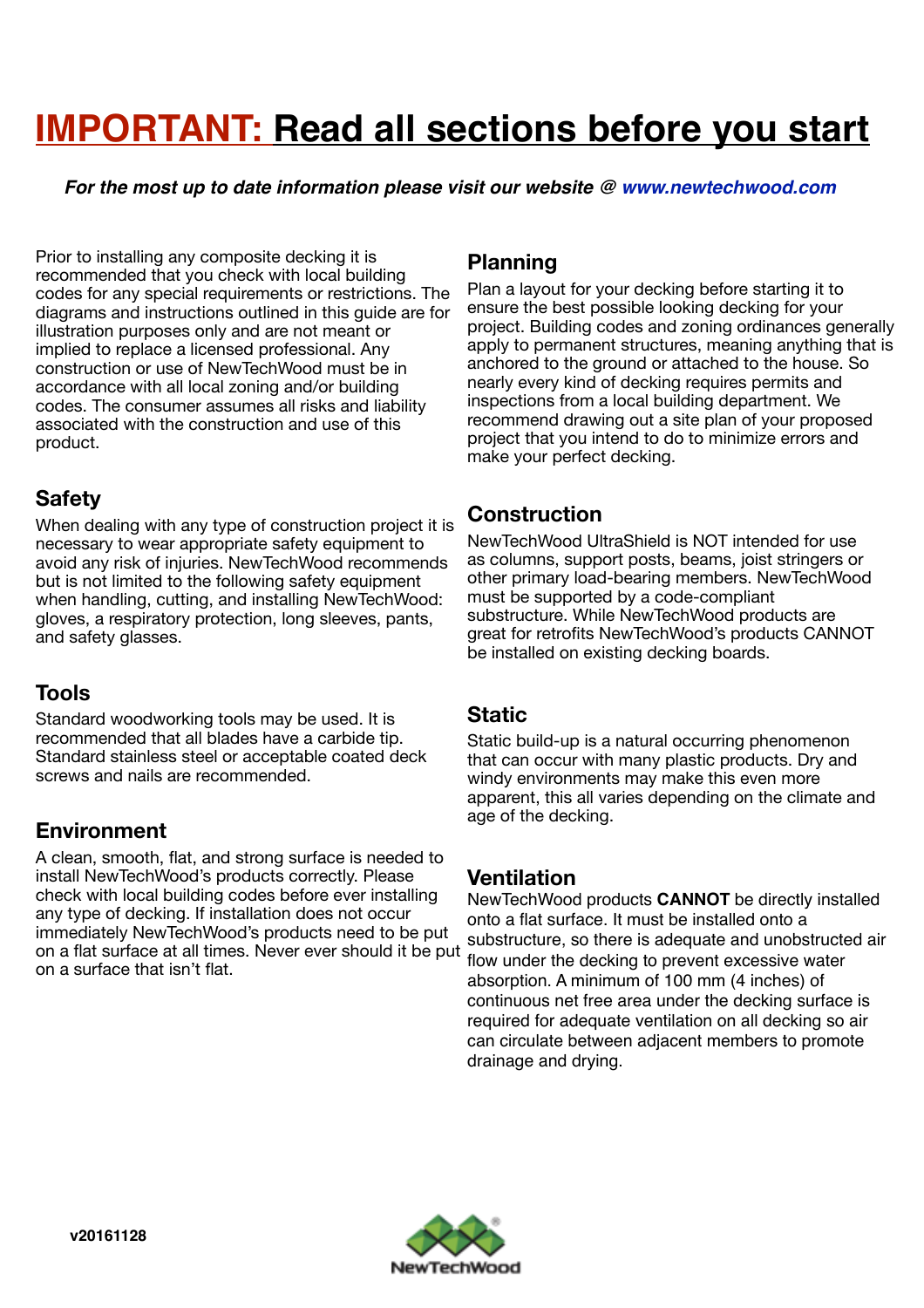### **Heat and Fire**

Excessive heat on the surface of NewTechWood products from external sources such as but not limited to fire or reflection of sunlight from energy efficient window products. Low-emissivity (Low-E) glass can potentially harm NewTechWood products. Low-E glass is designed to prevent passive heat gain within a structure and can cause unusual heat build-up on exterior surfaces. This extreme elevation of surface temperatures, which exceeds that of normal exposure, can possibly cause NewTechWood products to melt, sag, warp, discolor, increase expansion/contraction, and accelerate weathering.

Current or potential NewTechWood customers that have concerns about possible damage by Low-E glass should contact the manufacturer of the product which contains Low-E glass for a solution to reduce or eliminate the effects of reflected sunlight.

### **Fasteners**

When fastening NewTechWood's products all screws that are face fastened should always be driven in at a 90 degree angle to the decking

surface. **Toe nailing/screwing should never be done to the products.** An extra joist should be added if a 90 degree angle cannot be driven into the board.



Diagram 1

**All fasteners should be on their own independent** 

**joists**, when two boards ends meet each other there must be a sister joist. The end of each board must sit on its own joist.



### Diagram 2

Use white chalk, straight boards, or string lines as templates for straight lines. **NEVER USE COLORED CHALK**. Colored chalk will permanently stain NewTechWood's products and are highly not recommended.

All nails/screws that are face fixed should always be stainless steel. When face fixing always go in at least from the ends and width of the board by 1"1/2 (25.4 mm) as shown in Diagram 3.



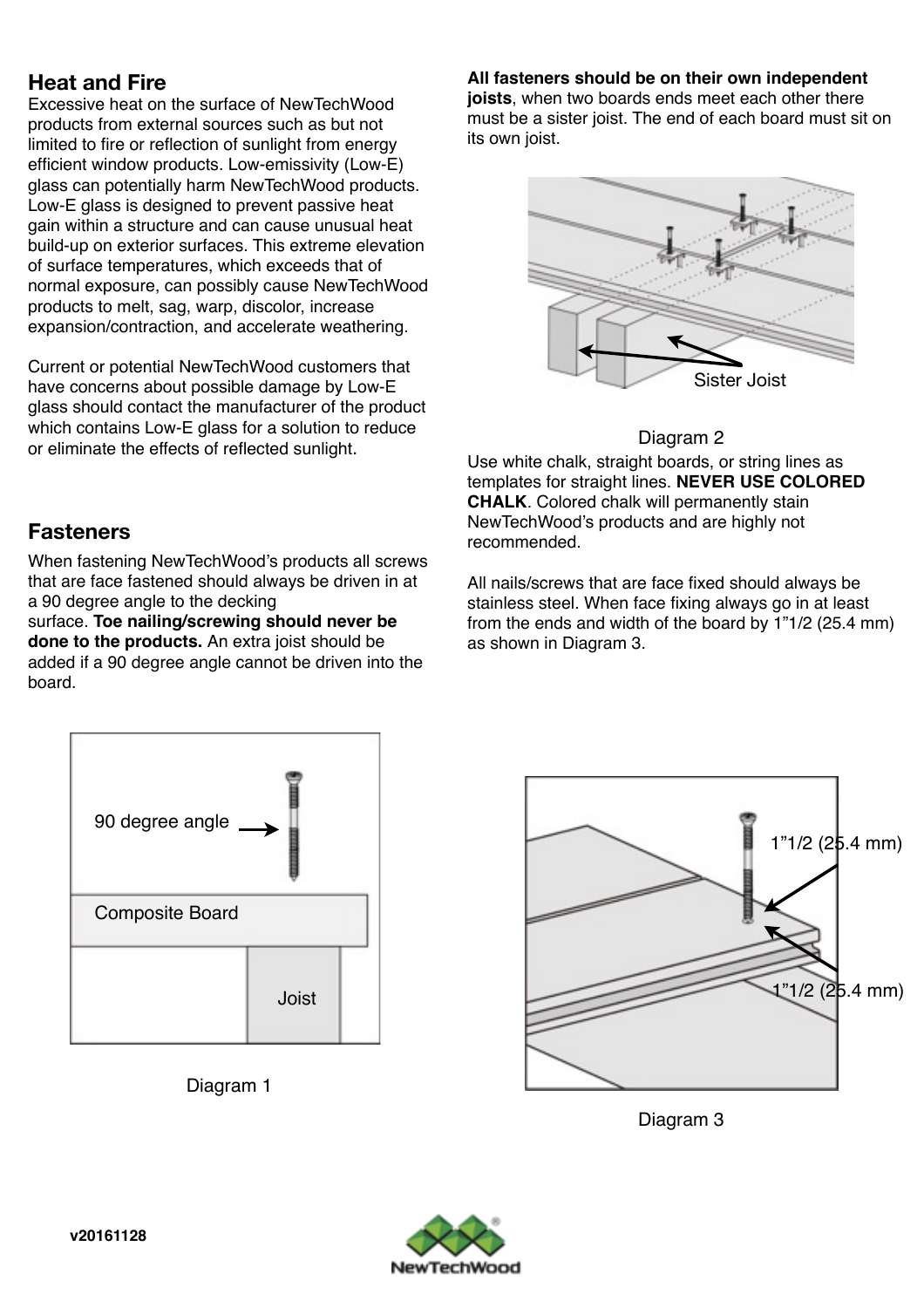### **Fasteners Continued**

Always use screws designated for use with composite decking material. Always test the screws on a scrap piece of board to ensure the screws do not cause the surface of the decking to mushroom or bulge around the head of the screw. If it does cause this issue, change to a different brand of screw.

When choosing which screws/nails to use always check first with your local home centers and hardware stores to see if they have screws that are engineered specifically for composite wood. These screws/nails will always work and give NewTechWood's products the best looking outcome, using other screws/nails that are not recommended for composite could potentially damage/harm the decking. If you are unsure which screw/nail to use contact your manufacturer for more information.

#### **Recommend screws from other manufacturers:**

#### **Cap-tor xd screws by Starborn Industries**

### **Acclimate**

Acclimating at least 2 days prior to installation is recommended

Acclimating the boards will get rid of any unwanted shrinkage issues seen during and after installation.

**Note: Always remember when allowing the boards to acclimate at the job site it is important to put it on a flat and even surface. If put on an uneven surface there is a possibility that the boards could warp to the shape of the terrain.** 

### **Routing**

Solid boards can be routed for hidden fasteners to be placed in them as shown below.



**Note: Boards should never be routed the entire length.** 

Fascia boards can also be routed to allow for expansion and contraction.

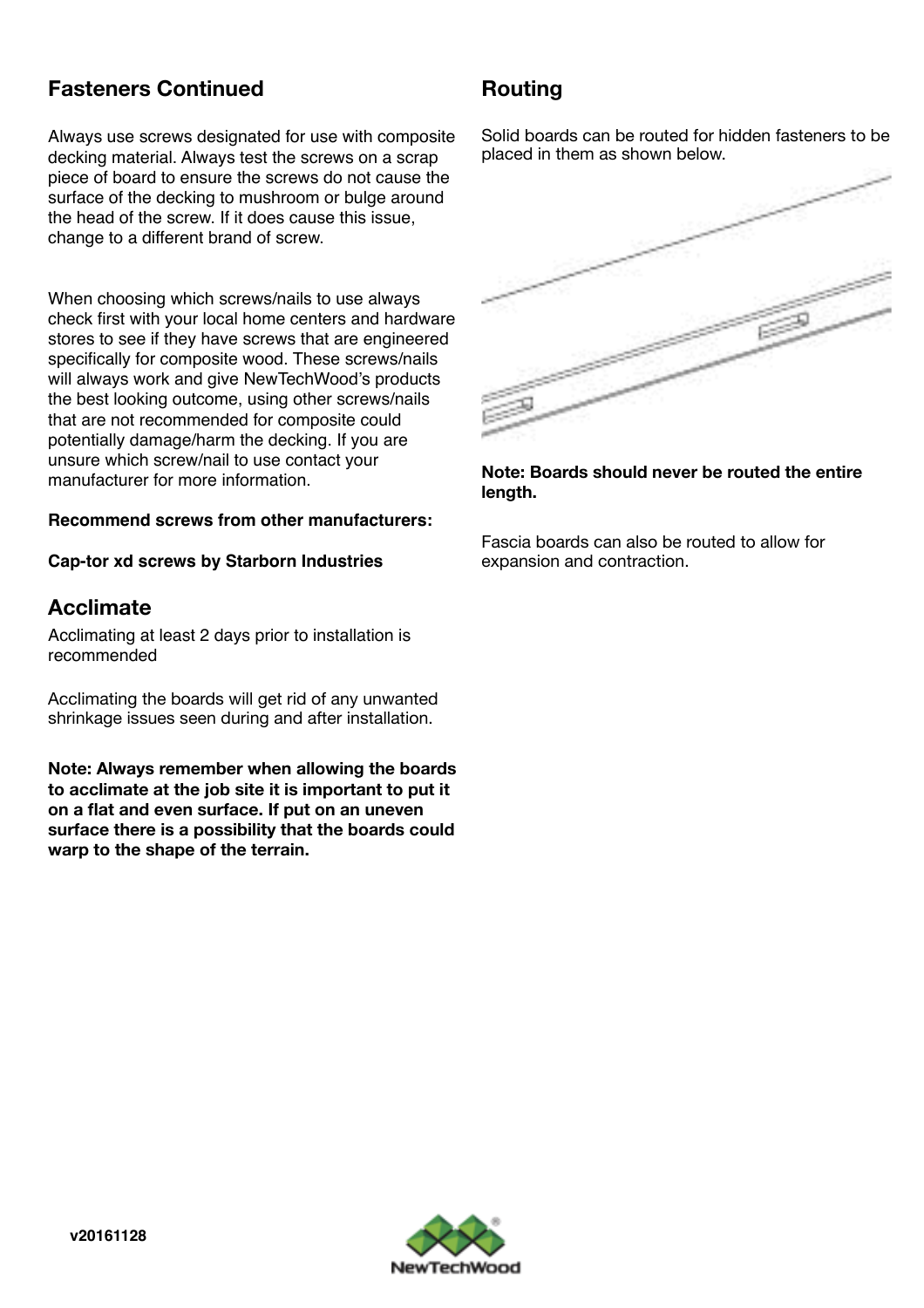### **Storage**

NewTechWood's products always need to be stored on flat solid surfaces. Surfaces such as dirt and grass are not sufficient as they can move over time.



NewTechWood products shown above put on a flat surface on joists, this is the correct way for storage.



NewTechWood products shown above on an uneven surface which will make the products prone to warping and distortion.



NewTechWood products shown above can be on pedestals or jacks if the surface is uneven. Consult with the pedestal or jack manufacturer before using the product to ensure its compatibility with NewTechWood's products

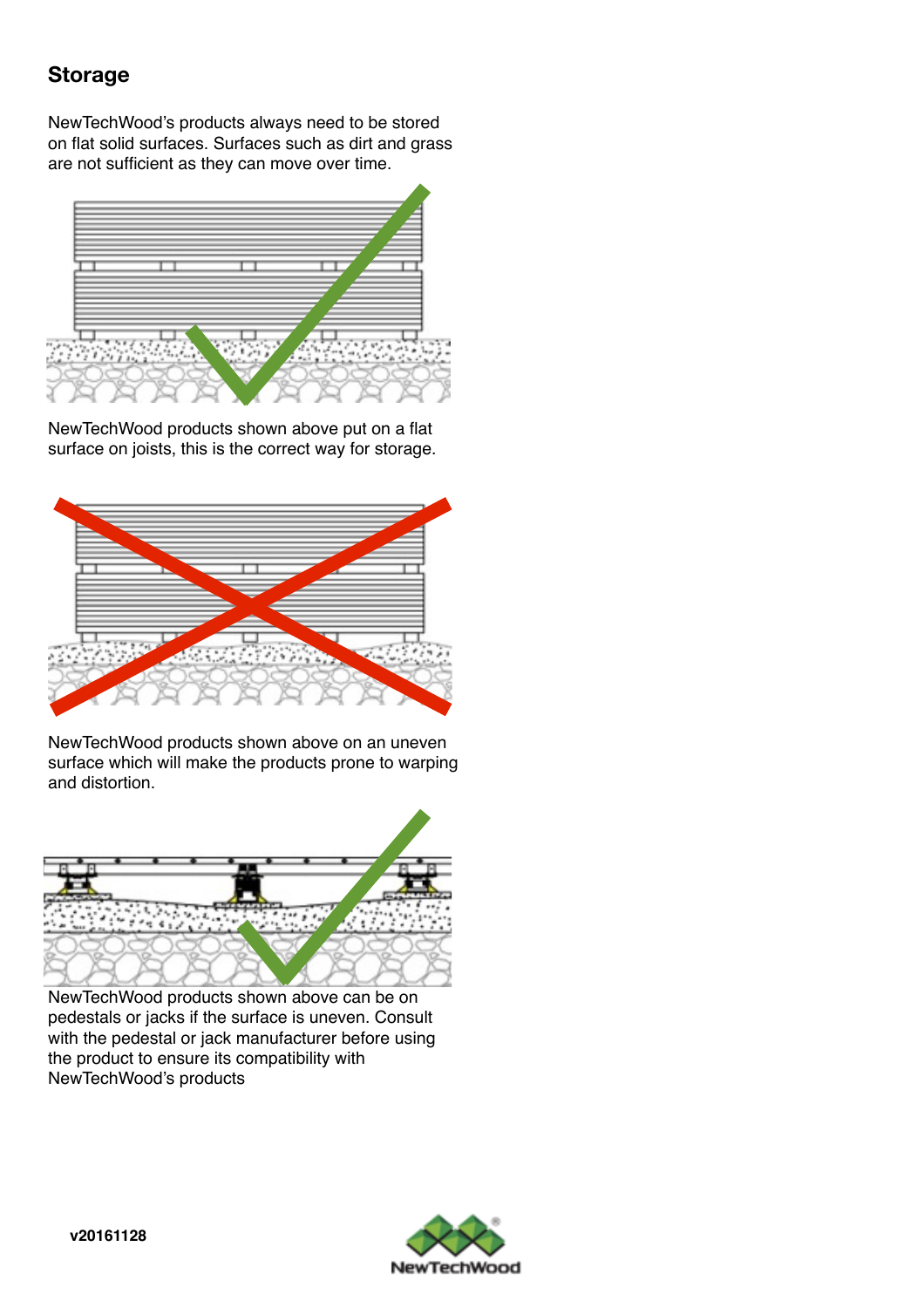## Framing

First, determine the decking span, that is , how far apart your joists will be.

The frame needs to be completely level before installing any boards.

*Note: Adequate spacing in the joists is required to keep the deck boards from bending. Please review the chart on page 9 of this installation guide to see what spacing is required for your profile.* 

| <b>Maximum Decking Spans on Center-to-Center</b>                        |                                                |                                                           |                         |                                    |  |  |  |  |  |  |
|-------------------------------------------------------------------------|------------------------------------------------|-----------------------------------------------------------|-------------------------|------------------------------------|--|--|--|--|--|--|
| Region                                                                  | Profile                                        | <b>Dimensions</b>                                         | <b>Residential Span</b> | <b>Commercial Span</b>             |  |  |  |  |  |  |
|                                                                         | US07, Solid Board                              | 138 x 22.5 mm<br>$(5.5 \times 0.9 \text{ inches})$        | 400 mm<br>$(16$ inches) | 300                                |  |  |  |  |  |  |
| North America<br>South America<br>South Africa<br>Europe<br>South Korea | US01, Grooved Solid Board                      | 138 x 22.5 mm<br>$(5.5 \times 0.9 \text{ inches})$        | 400 mm<br>$(16$ inches) | 300                                |  |  |  |  |  |  |
|                                                                         | US02, Grooved Channeled Solid<br>Board         | $138 \times 22.5$ mm<br>$(5.5 \times 0.9 \text{ inches})$ | 400 mm<br>(16 inches)   | 300                                |  |  |  |  |  |  |
|                                                                         | UH02, Grooved Circle Hollow<br><b>Board</b>    | 138 x 22.5 mm<br>$(5.5 \times 0.9 \text{ inches})$        | 400 mm<br>$(16$ inches) | 300                                |  |  |  |  |  |  |
|                                                                         | UH07, Grooved Channeled<br><b>Hollow Board</b> | 138 x 22.5 mm<br>$(5.5 \times 0.9 \text{ inches})$        | 400 mm<br>$(16$ inches) | 300                                |  |  |  |  |  |  |
|                                                                         | UH01, Grooved Channeled<br>Square Hollow Board | 138 x 22.5 mm<br>$(5.5 \times 0.9 \text{ inches})$        | 300 mm<br>$(12$ inches) | Only to be used<br>for residential |  |  |  |  |  |  |

| Joist Spanning on Center-to-Center with Angled Decking Installations |                                |                                                        |  |  |  |  |  |  |  |
|----------------------------------------------------------------------|--------------------------------|--------------------------------------------------------|--|--|--|--|--|--|--|
| Degree of Angle                                                      | Dimensions                     | Spacing                                                |  |  |  |  |  |  |  |
| 90                                                                   | 138 x 22.5 mm 5.5 x 0.9 inches | Refer to the above tables                              |  |  |  |  |  |  |  |
| 60                                                                   | 138 x 22.5 mm 5.5 x 0.9 inches | 50 mm (2 inches) less than the<br>stated above tables  |  |  |  |  |  |  |  |
| 45                                                                   | 138 x 22.5 mm 5.5 x 0.9 inches | 100 mm (4 inches) less than<br>the stated above tables |  |  |  |  |  |  |  |
| 30                                                                   | 138 x 22.5 mm 5.5 x 0.9 inches | 1/2 the distance stated in the<br>above tables         |  |  |  |  |  |  |  |

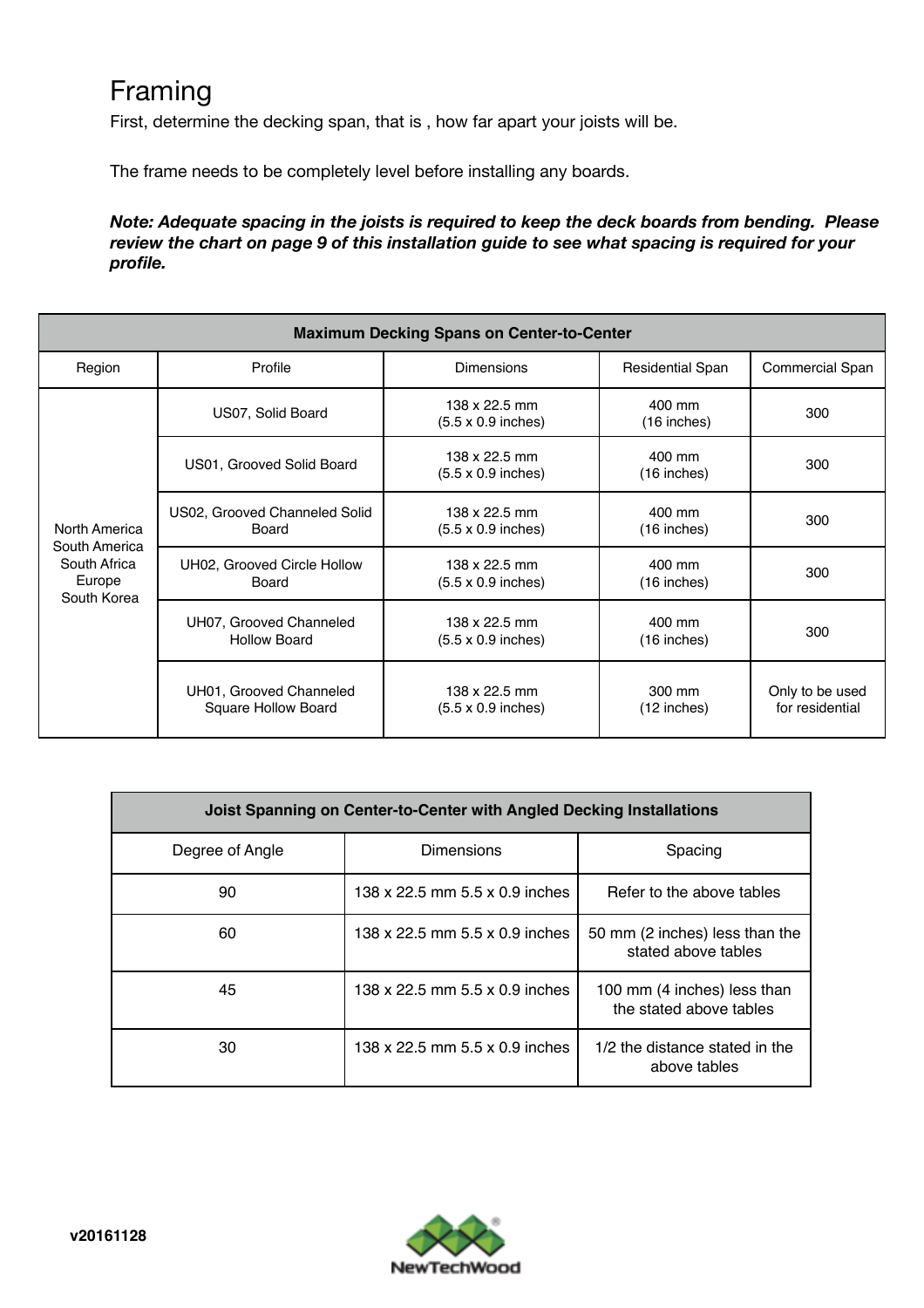| <b>Maximum Decking Spans on Center-to-Center</b>  |                                                       |                                                                               |                         |                                    |  |  |  |  |  |  |
|---------------------------------------------------|-------------------------------------------------------|-------------------------------------------------------------------------------|-------------------------|------------------------------------|--|--|--|--|--|--|
| Region                                            | Profile                                               | <b>Dimensions</b>                                                             | <b>Residential Span</b> | <b>Commercial Span</b>             |  |  |  |  |  |  |
| Middle East<br>Asia<br>(excluding<br>South Korea) | US07, Solid Board                                     | 138 x 22.5 mm<br>400 mm<br>$(5.5 \times 0.9 \text{ inches})$<br>$(16$ inches) |                         | 300                                |  |  |  |  |  |  |
|                                                   | US01, Grooved Solid Board                             | 138 x 22.5 mm<br>$(5.5 \times 0.9 \text{ inches})$                            | 400 mm<br>(16 inches)   | 300                                |  |  |  |  |  |  |
|                                                   | US02, Grooved Channeled Solid<br>Board                | 138 x 22.5 mm<br>$(5.5 \times 0.9 \text{ inches})$                            | 400 mm<br>$(16$ inches) | 300                                |  |  |  |  |  |  |
|                                                   | UH02, Grooved Circle Hollow<br>Board                  | 138 x 22.5 mm<br>$(5.5 \times 0.9 \text{ inches})$                            | 350 mm<br>$(14$ inches) | 250                                |  |  |  |  |  |  |
|                                                   | UH07, Grooved Channeled<br><b>Hollow Board</b>        | 138 x 22.5 mm<br>$(5.5 \times 0.9 \text{ inches})$                            | 350 mm<br>$(14$ inches) | 250                                |  |  |  |  |  |  |
|                                                   | UH01, Grooved Channeled<br><b>Square Hollow Board</b> | 138 x 22.5 mm<br>$(5.5 \times 0.9 \text{ inches})$                            | 300 mm<br>$(12$ inches) | Only to be used<br>for residential |  |  |  |  |  |  |

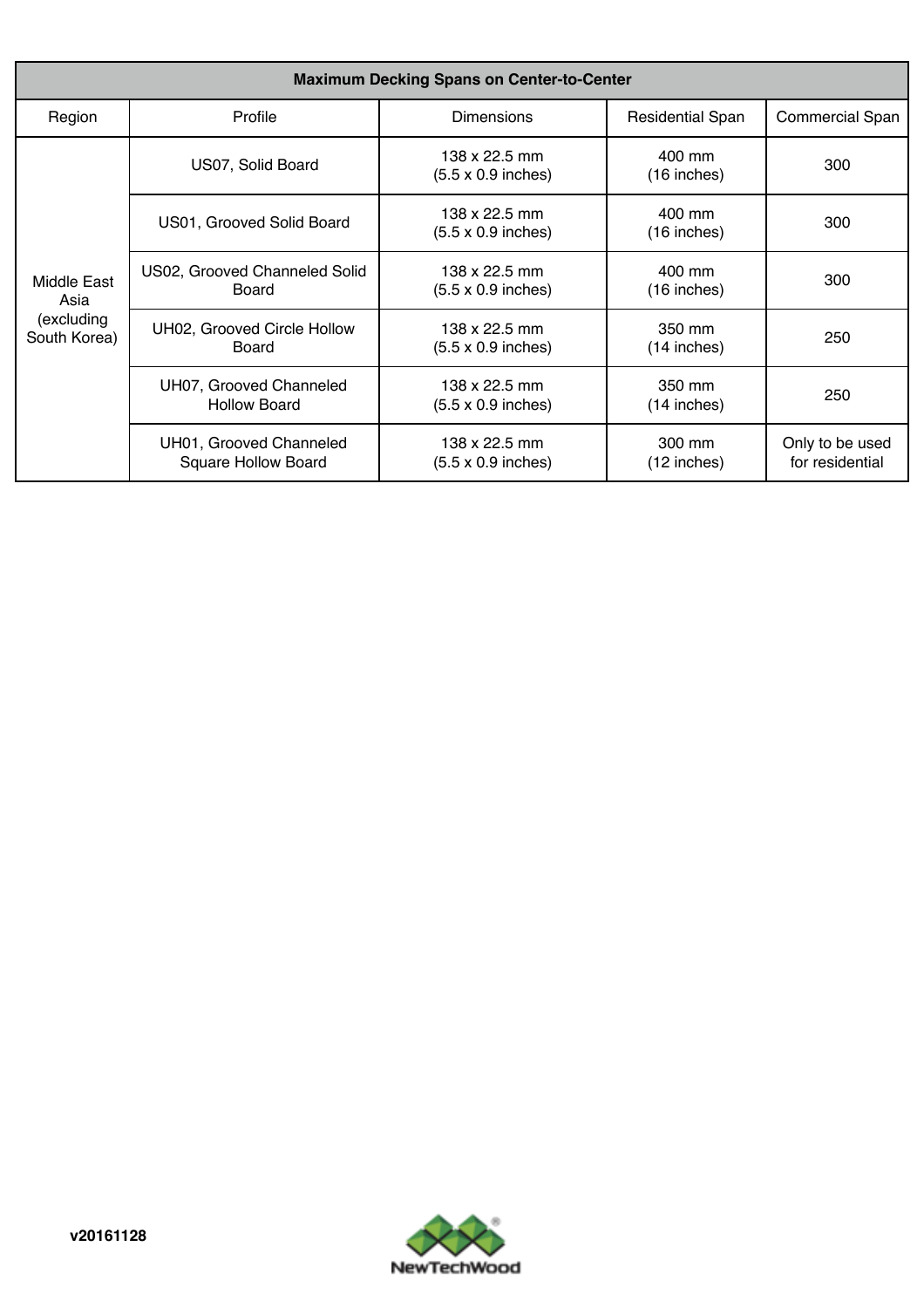## Expansion and Contraction Values

NewTechWood deck boards will experience expansion and contraction with changes in temperature. Expansion and contraction are most significant where extreme temperature changes occur. Fastening the deck planks according to the gapping requirements noted in the following table accommodates for this movement.

Expansion and Contraction table of values for Europe, Russia, Northern Asia (between 40 N and 20 N in latitude)

| <b>Length (Meters)</b><br>Installation Temperature (°C) | 1   | 2.44 | 2.8 | $\mathbf{3}$ | 3.66 | 3.9 | 4   | 4.88 | 5.4  |     |
|---------------------------------------------------------|-----|------|-----|--------------|------|-----|-----|------|------|-----|
| $-10$                                                   | 2.4 | 5.9  | 6.7 | 7.2          | 8.8  | 9.4 | 9.6 | 11.7 | 13.0 |     |
| $-5$                                                    | 2.2 | 5.4  | 6.2 | 6.6          | 8.1  | 8.6 | 8.8 | 10.7 | 11.9 |     |
| $\bf{0}$                                                | 2.0 | 4.9  | 5.6 | 6.0          | 7.3  | 7.8 | 8.0 | 9.8  | 10.8 |     |
| 5                                                       | 1.8 | 4.4  | 5.0 | 5.4          | 6.6  | 7.0 | 7.2 | 8.8  | 9.7  |     |
| 10                                                      | 1.6 | 3.9  | 4.5 | 4.8          | 5.9  | 6.2 | 6.4 | 7.8  | 8.6  |     |
| 15                                                      | 1.4 | 3.4  | 3.9 | 4.2          | 5.1  | 5.5 | 5.6 | 6.8  | 7.6  | Gap |
| 20                                                      | 1.2 | 2.9  | 3.4 | 3.6          | 4.4  | 4.7 | 4.8 | 5.9  | 6.5  |     |
| 25                                                      | 1.0 | 2.4  | 2.8 | 3.0          | 3.7  | 3.9 | 4.0 | 4.9  | 5.4  |     |
| 30                                                      | 0.8 | 2.0  | 2.2 | 2.4          | 2.9  | 3.1 | 3.2 | 3.9  | 4.3  |     |
| 35                                                      | 0.6 | 1.5  | 1.7 | 1.8          | 2.2  | 2.3 | 2.4 | 2.9  | 3.2  |     |
| 40                                                      | 0.4 | 1.0  | 1.1 | 1.2          | 1.5  | 1.6 | 1.6 | 2.0  | 2.2  |     |

### Diagram 4

Expansion and Contraction table of values for North America, Canada, Australia and Asia (between 20 N and 20 S in latitude)

| l<br>Length (Meters)<br>Installation Temperature (°C) |     | 2.44 | 2.8 | 3   | 3.66 | 3.9 | 4              | 4.88 | 5.4 |     |
|-------------------------------------------------------|-----|------|-----|-----|------|-----|----------------|------|-----|-----|
|                                                       | 1.4 | 3.4  | 3.9 | 4.2 | 5.1  | 5.5 | 5.6            | 6.8  | 7.6 |     |
| 5                                                     | 1.2 | 2.9  | 3.4 | 3.6 | 4.4  | 4.7 | 4.8            | 5.9  | 6.5 |     |
| 10                                                    | 1   | 2.4  | 2.8 | 3   | 3.7  | 3.9 | $\overline{4}$ | 4.9  | 5.4 |     |
| 15                                                    | 0.8 | 2    | 2.2 | 2.4 | 2.9  | 3.1 | 3.2            | 3.9  | 4.3 | Gap |
| 20                                                    | 0.6 | 1.5  | 1.7 | 1.8 | 2.2  | 2.3 | 2.4            | 2.9  | 3.2 |     |
| 25                                                    | 0.4 |      | 1.1 | 1.2 | 1.5  | 1.6 | 1.6            | 2    | 2.2 |     |
| 30                                                    | 0.2 | 0.5  | 0.6 | 0.6 | 0.7  | 0.8 | 0.8            |      | 1.1 |     |

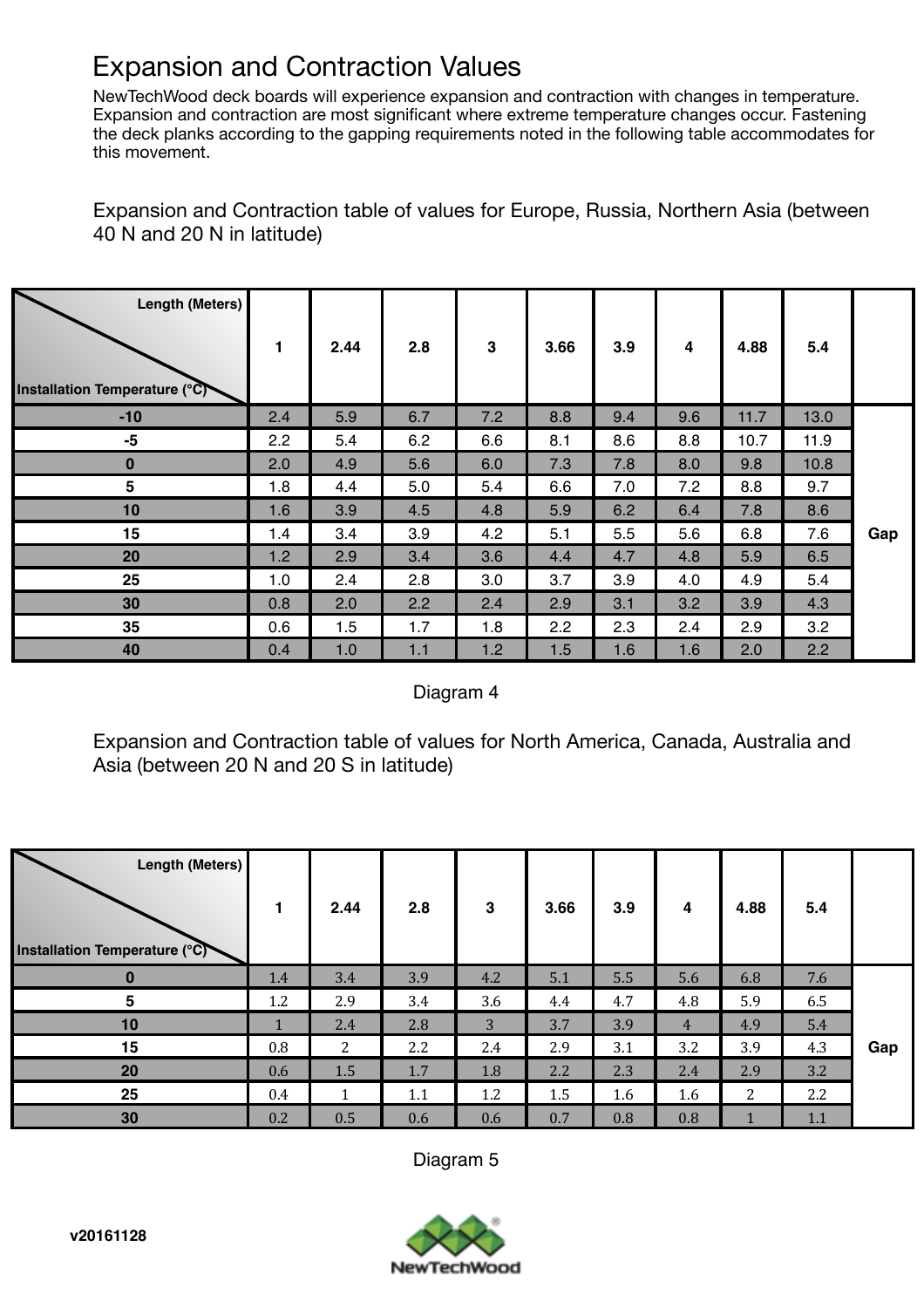## Expansion and Contraction Values Continued

Expansion and Contraction table of values for Africa, Middle East, GCC, South America, and Latin America

| Length (Meters)<br>Installation Temperature (°C) |     | 2.44        | 2.8 | 3   | 3.66 | 3.9 | 4   | 4.88           | 5.4 |     |
|--------------------------------------------------|-----|-------------|-----|-----|------|-----|-----|----------------|-----|-----|
| 10                                               | 1.2 | 3.9         | 4.5 | 4.8 | 5.9  | 6.2 | 6.4 | 7.8            | 8.6 |     |
| 15                                               | 1.4 | 3.4         | 3.9 | 4.2 | 5.1  | 5.5 | 5.6 | 6.8            | 7.6 |     |
| 20                                               | 1.2 | 2.9         | 3.4 | 3.6 | 4.4  | 4.7 | 4.8 | 5.9            | 6.5 |     |
| 25                                               | 1   | 2.4         | 2.8 | 3   | 3.7  | 3.9 | 4   | 4.9            | 5.4 | Gap |
| 30                                               | 0.8 | $2^{\circ}$ | 2.2 | 2.4 | 2.9  | 3.1 | 3.2 | 3.9            | 4.3 |     |
| 35                                               | 0.6 | 1.5         | 1.7 | 1.8 | 2.2  | 2.3 | 2.4 | 2.9            | 3.2 |     |
| 40                                               | 0.4 |             | 1.1 | 1.2 | 1.5  | 1.6 | 1.6 | $\overline{2}$ | 2.2 |     |
| 45                                               | 0.2 | 0.5         | 0.6 | 0.6 | 0.7  | 0.8 | 0.8 |                | 1.1 |     |

### Diagram 6

### **If the country you are installing for cannot be found in the above tables a manual calculation can be done:**

What you will need to know:

-Coefficient of Linear Expansion (CLE): 0.04 mm/m (°C) / 20.2 x 10E-6 inch/inch/ (℉) -Installation Temperature (°C or ℉) -Max or Minimum Temperature in your region (°C or ℉)

a. When installing at a low temperature always use the maximum temperature in your region to calculate

b. When installing at a high temperature always use the minimum temperature in your region to calculate

-Length of the Board (mm / inches)

*Gapping* = Coefficient of Linear Expansion (CLE, °C or °F) x Length of the Board (mm / inches) x (Max. or Min. Temp. in your region - Installation Temp., °C or ℉)

**Note: If you are still unsure of what gapping to use contact the manufacturer and they will give you the correct gapping requirements based on your environment and area.** 

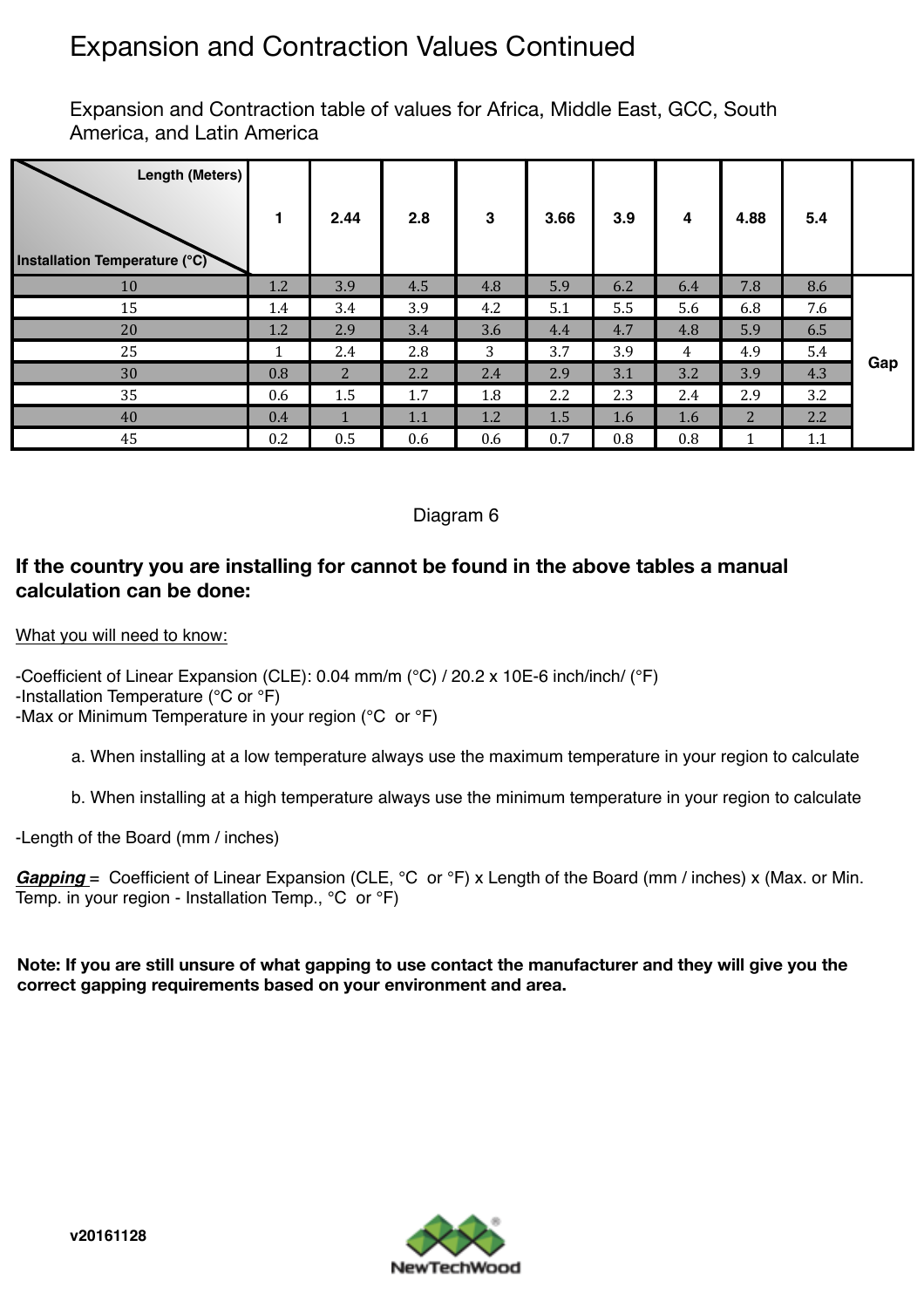## Expansion and Contraction Values Continued

When installing boards one full length across the deck we recommended locking the board in the middle to allow for even expansion and contraction to take place on both ends as shown in Diagram 7.



#### Diagram 7

## Expansion and Contraction Values Continued

When installing boards two boards are installed across the deck locking clips are recommended to be used at the butt joints to ensure proper gapping during expansion and contraction as shown in Diagram 8.

Note: When butt jointing boards sister joisting must be used so that each individual board is on its own joist to ensure that the board will not slide off the joist, failure to do so will void the warranty, as shown in Diagram 8.



We recommend where there is a length of more than two boards needed to make the deck, a breaker board should be introduced as shown in Diagram 9.

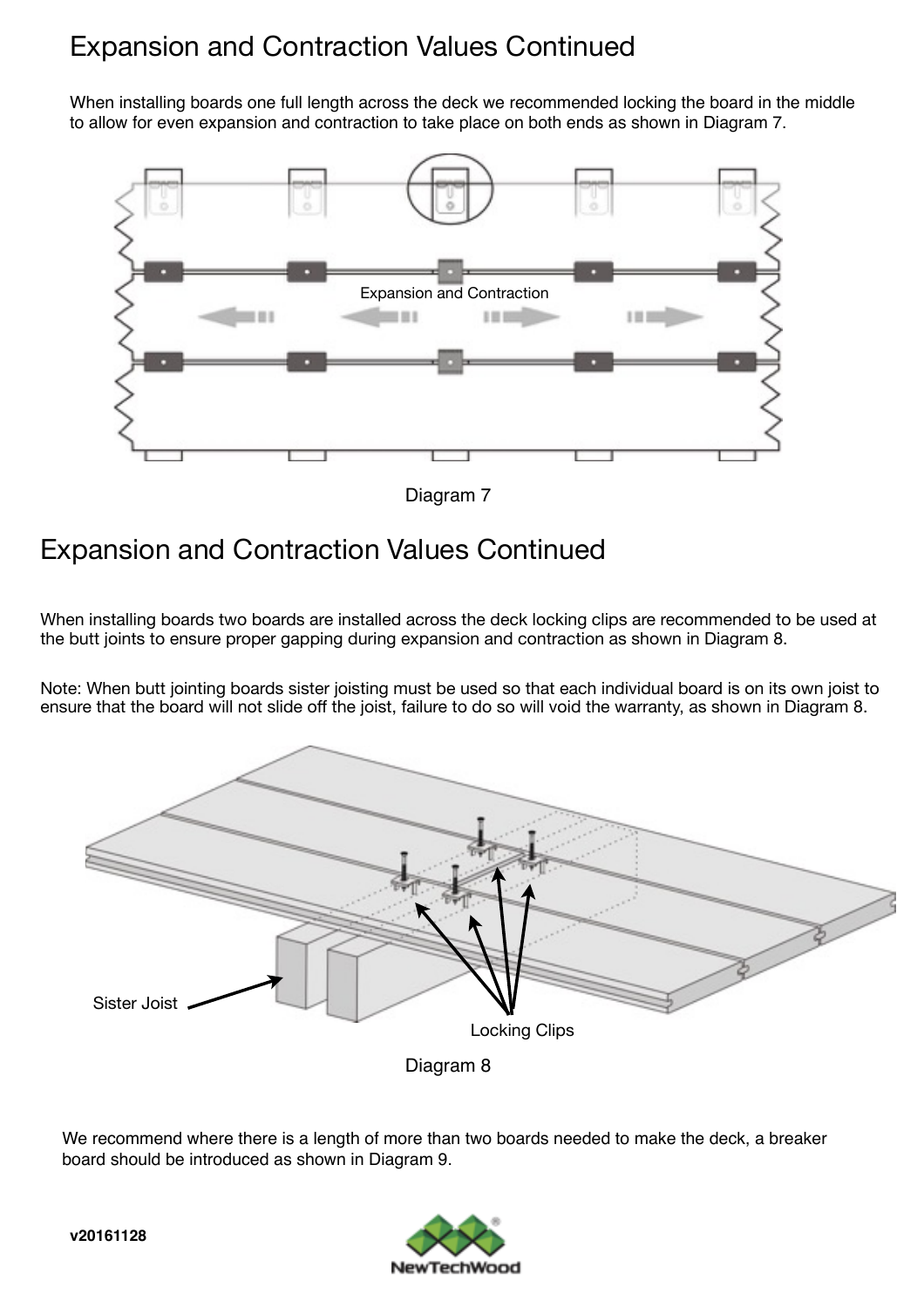## Breaker Board Installation

Diagram 9 and 10 below show how framework and installation of the breaker board respectively.

Diagram 9 framework uses a ladder joist installation where the user is building a frame perpendicular for the board that will be running down it.



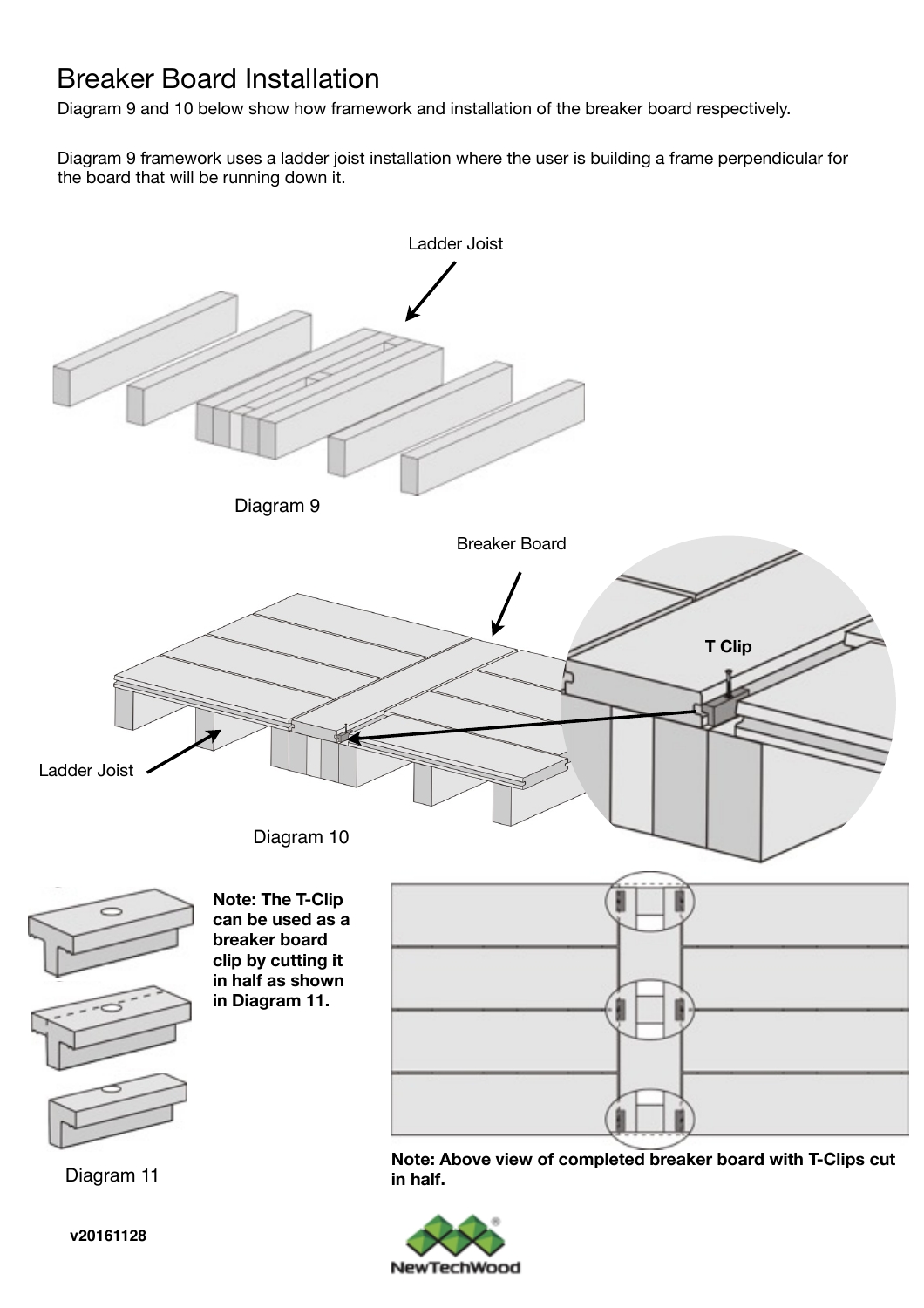## Stair Tread Installation

Review Diagram 12 and the table below with the maximum spacing from center to center for stair tread installation.

Stair treads built with NewTechWood must meet requirements by the major national building codes. Consult your local municipality for specific requirements.

A minimum of four (4) stringers are required.

Overhang on a stair tread should not exceed more than 15 mm (5/8 inch).

**Note: Stair treads should only be installed using solid profiles. Using any type of hollow board for stair treads will not be warrantied.**



| <b>Maximum Spacing Center-to-Center on Stair Stringers and Bullnose</b> |                                          |                    |  |  |  |  |  |  |  |
|-------------------------------------------------------------------------|------------------------------------------|--------------------|--|--|--|--|--|--|--|
| Profile                                                                 | <b>Dimensions</b>                        | Spacing            |  |  |  |  |  |  |  |
| US07 Solid Board                                                        | 138 x 22.5 mm<br>5.5 x 0.9 inches        | 305 mm (12 inches) |  |  |  |  |  |  |  |
| <b>US01 Solid with Grooves</b>                                          | 138 x 22.5 mm<br>5.5 x 0.9 inches        | 305 mm (12 inches) |  |  |  |  |  |  |  |
| <b>US33 Bullnose</b>                                                    | 138 x 22.5 mm<br>$5.5 \times 0.9$ inches | 305 mm (12 inches) |  |  |  |  |  |  |  |

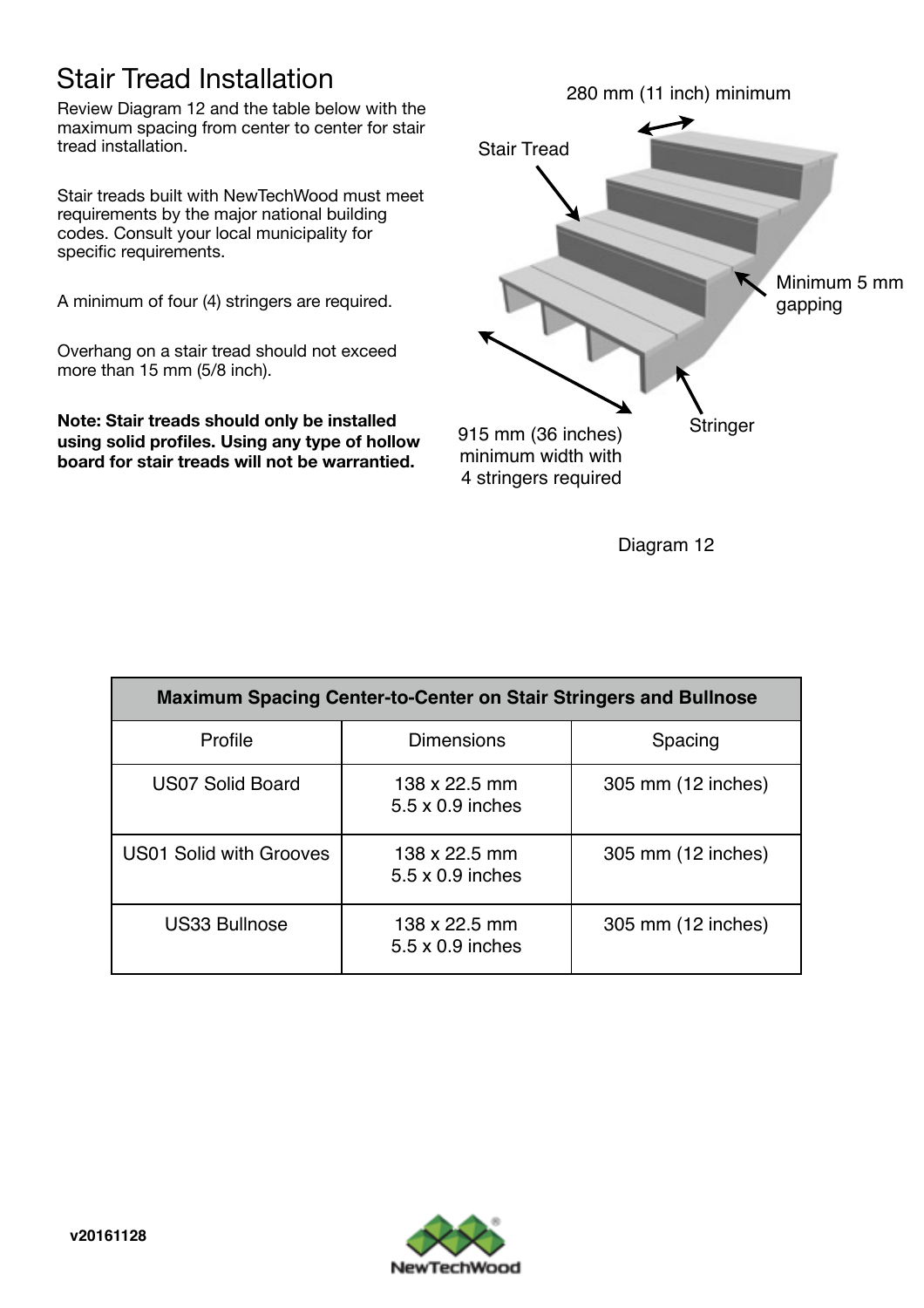## Bullnose Installation

Use the table on the previous page to determine the center to center spacing for the bullnose profile.

A minimum of four (4) stringers are required when installing the bullnose profile.

Overhang on a stair tread should not exceed more than 15 mm (5/8inch).

### **Starting Accessory Installation:**

1. First determine how many boards your stair is going to take to finish (with clips) and then you can start to measure where the TC-5/MG-3 starting clip will go. Use a white chalk line **(NEVER USE COLORED CHALK)** to ensure that all TC-5/MG-3 starting clips are lined up on each joist.

**Note: The bullnose profile can only cantilever 15 mm (5/8 inch). If the bullnose profile cantilevers more than this the warranty will be** 





### **Bullnose Installation:**

1. Now take the bullnose profile and place it right over all the TC-5/MG-3 starting clips and push down as show in Diagram 14.



Diagram 14

2. Now that the TC-5/MG-3 starting clips are inside the underside of the bullnose, the final step is to push forward to ensure that it secured into place.



Diagram 15

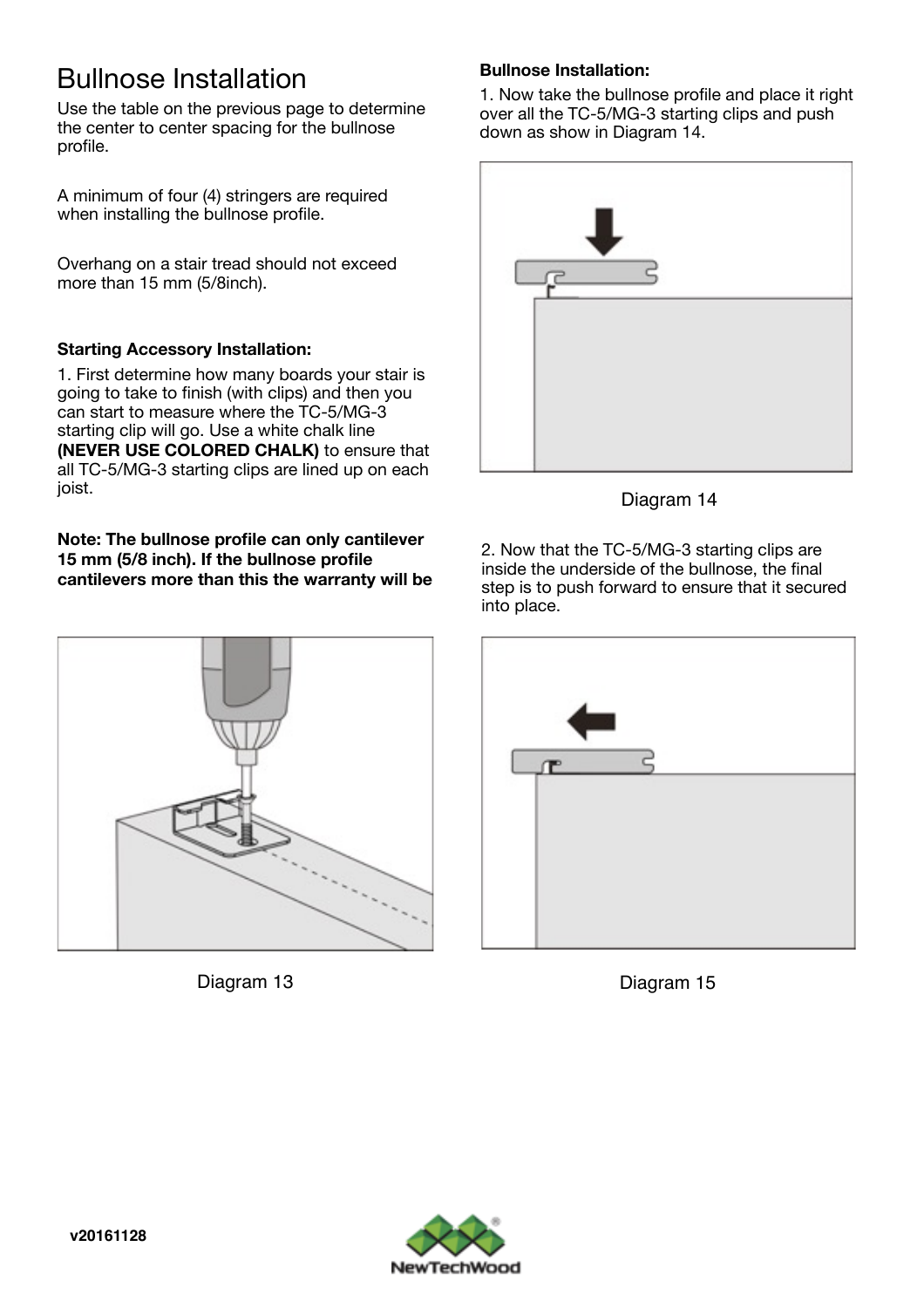#### **Bullnose Installation Continued:**

3. Now take the next board and have it situated behind the bullnose profile as shown in Diagram 16.



Diagram 16

4. Slide in the clips into the two grooves and glide them along until they are on their respective joists and then screwing down onto the joists as shown in Diagram 17 and 18.



Diagram 17



Diagram 18

5. Finally, finish your last board by face fixing into the board at every joist as shown in Diagram 19.

**Note: Remember to pre-drill before face fixing into the board. Also face fixing must happen at a 90 degree angle and must be at least 1" 1/2 by 1" 1/2 (25.4 by 25.4 mm) from the ends and the width of the board.** 



Diagram 19

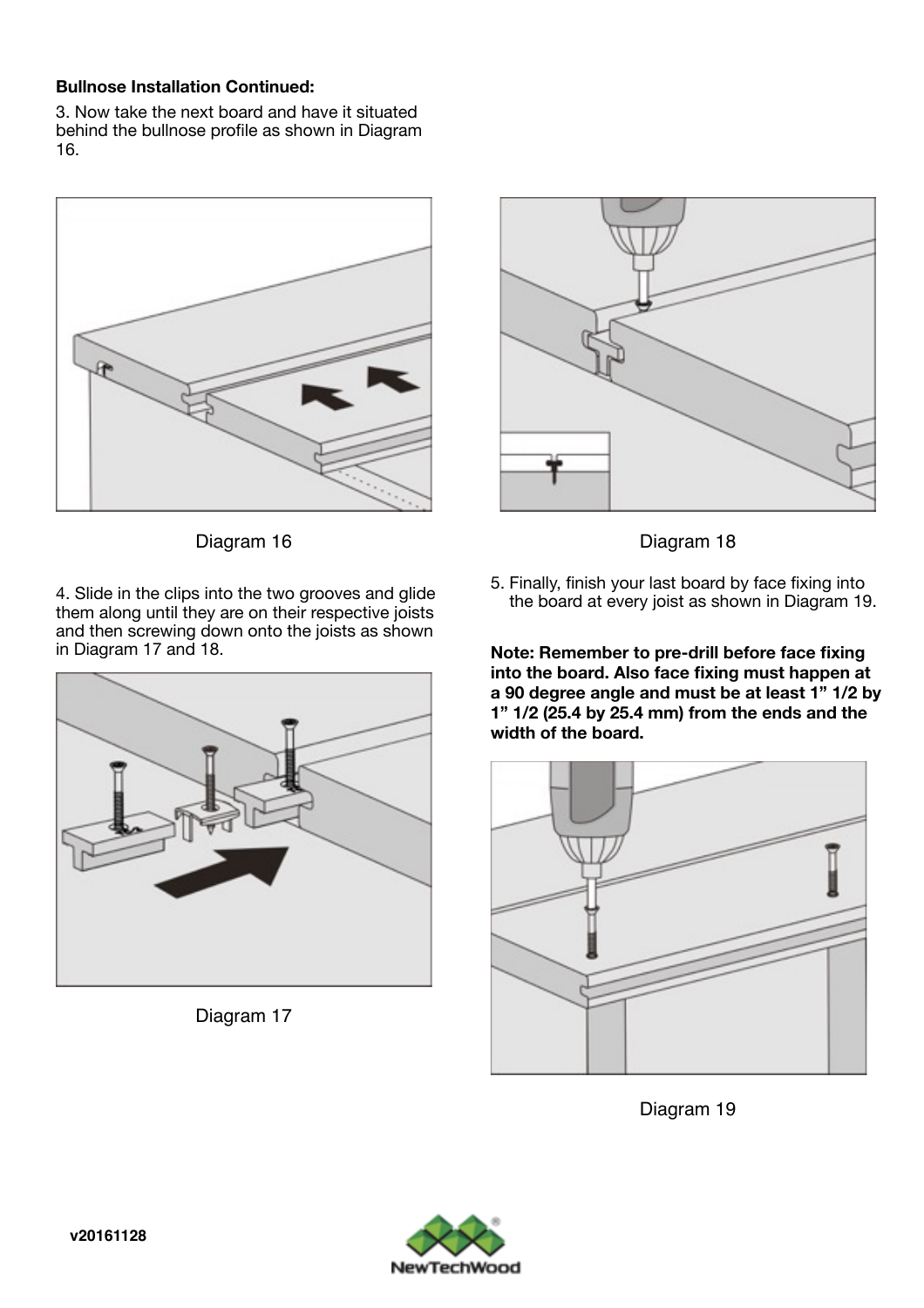## Bullnose Installation Continued

Diagram 20 below shows a completed staircase from the side to get a better idea of how the final installation will look.



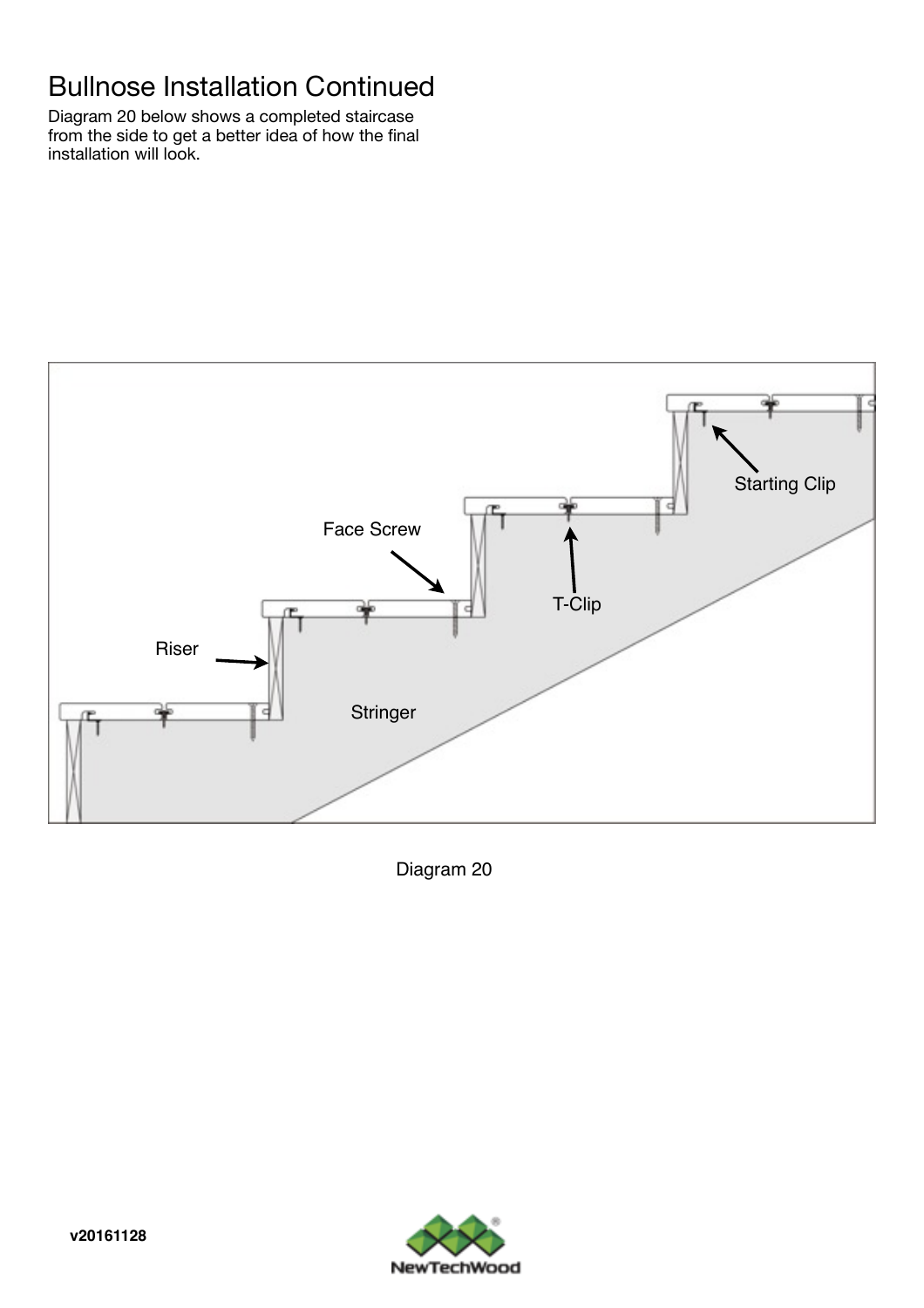## Framing

First, determine the decking span, that is , how far apart your joists will be.

The frame needs to be completely level before installing any boards.

*Note: Adequate spacing in the joists is required to keep the deck boards from bending. Please review the chart on page 5 of this installation guide to see what spacing is required for your profile.* 

## Decking Installation

When installing the deck the first and last board of your project will need to use a starting accessory. Every other board will use the hidden fastener for its installation.

### **Starting Accessory Installation:**

- 1. After calculating the decking span and making the frame of your deck the first board is ready to be installed.
- 2. First pre-drill into the joist then fix the starting accessory into the joist as shown in Diagram 21.



Diagram 21

### **Starting Accessory Installation Continued:**

3. Then take your first board and push it into the starting accessory as shown in Diagram 22.



Diagram 22

#### **Option 1: T-Clip and TC-1 Locking Clip Installation**

1. First slide the TC-1 and TC-2 clips into the grooves of the boards with screws facing up as show in Diagram 23.





Locking Clip (TC-1) T-Clip (TC-2)



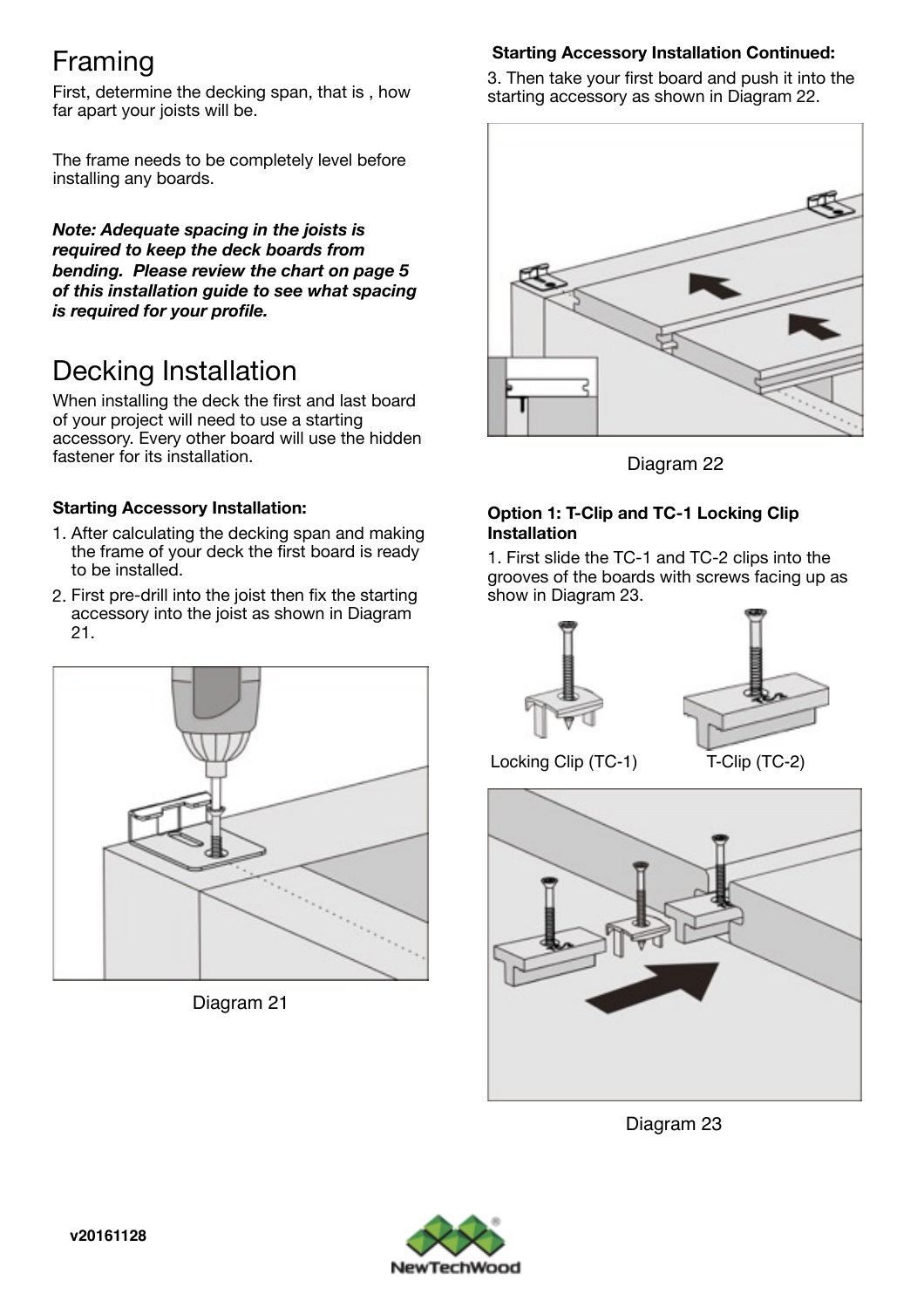#### **T Clip and TC-1 Locking Clip Installation Continued:**

2. After getting all the TC-1 and TC-2 clips into position above each respective joist, begin to fasten them from above as shown in Diagram 24 and 25.



Diagram 24





Diagram 26

**Note: The locking clip is in the middle of Diagram 26 to show the expansion and contraction is happening in both directions. For more information on how to install the locking clips and their placement check page 10 of this installation guide.** 



Diagram 25

**Note: The fastest way of installation is by pushing all the boards together and then coming back and sliding the clips into the grooves from the side and then fixing from above.** 

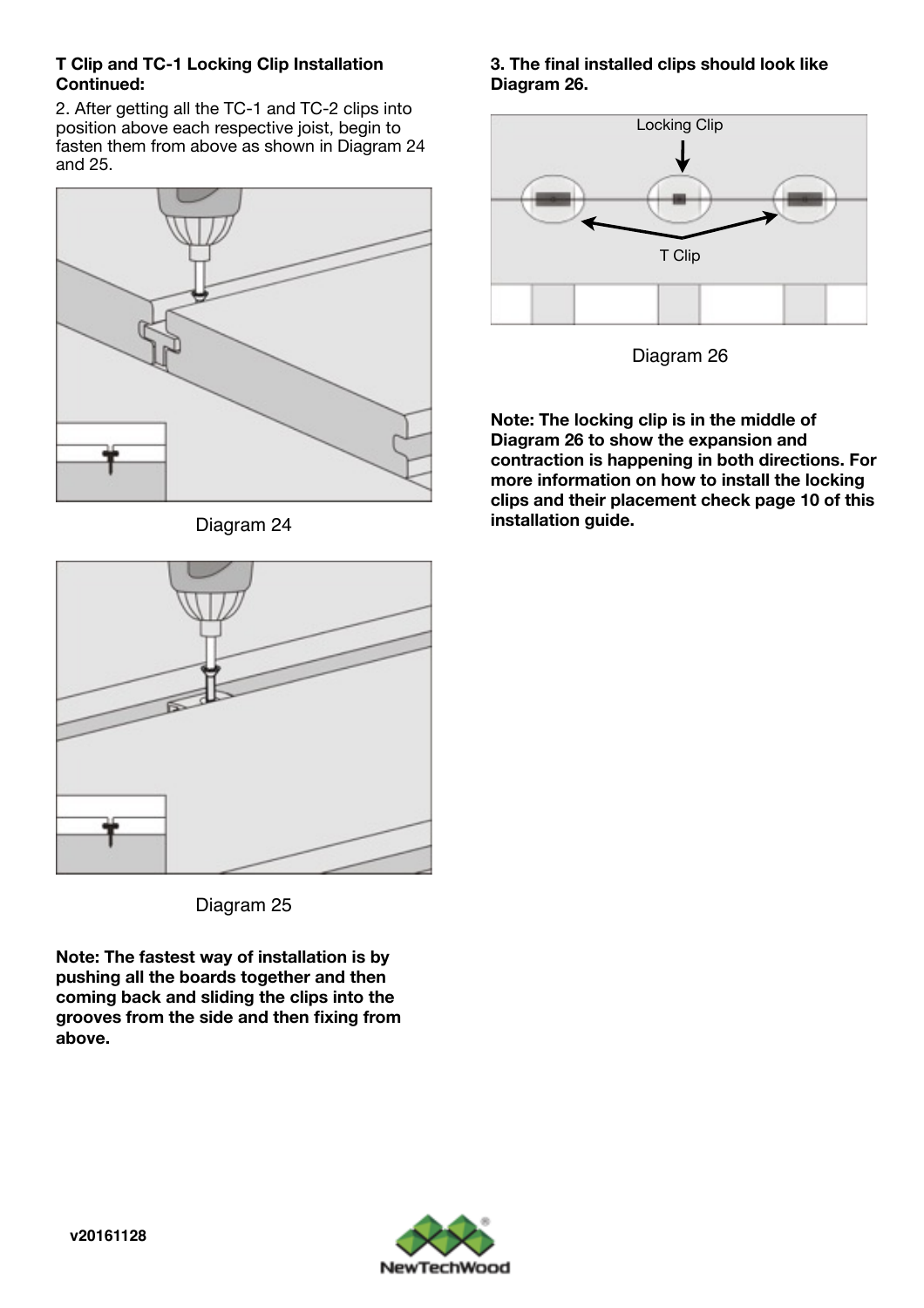#### **Option 2: UltraLock System**

1. First slide the UL-1 and UL-2 clips into the grooves of the boards at a 30-45 degree angle at their respective joists as shown in Diagram 27.



Diagram 27

3. Next, screw the clips into the joists using a 45 degree angle



Diagram 29

2. Once the clip is in press down and the clip will be ready to install into the joists as shown in Diagram 27 & 28.



Diagram 28

4. Once all clips are screwed down the next board will come in at a 30-45 degree angle and then pushed down into place as shown in Diagram 30.



Diagram 30

**Note: Using hidden fasteners that are not manufactured by NewTechWood nor recommended by NewTechWood are not warranted. Use these fasteners at your own risk.**

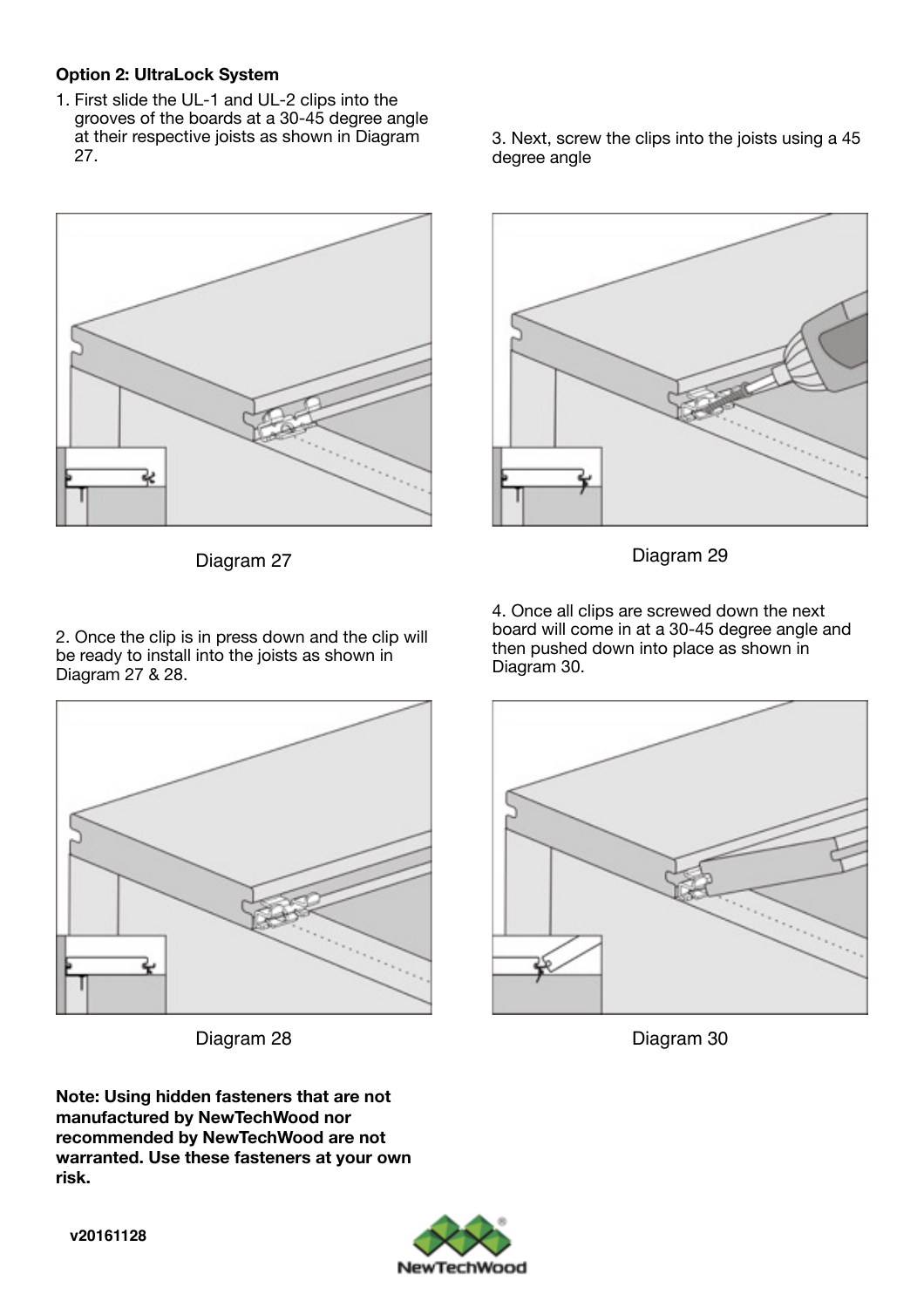#### **Option 2: UltraLock System Continued:**

5. Repeat steps 1-4 until the deck is complete.

6. The final installed clips should look like Diagram 31.



Diagram 31

**Note: The locking clip is in the middle of Diagram 31 to show the expansion and contraction is happening in both directions. For more information on how to install the locking clips and their placement check page 10 of this installation guide.** 

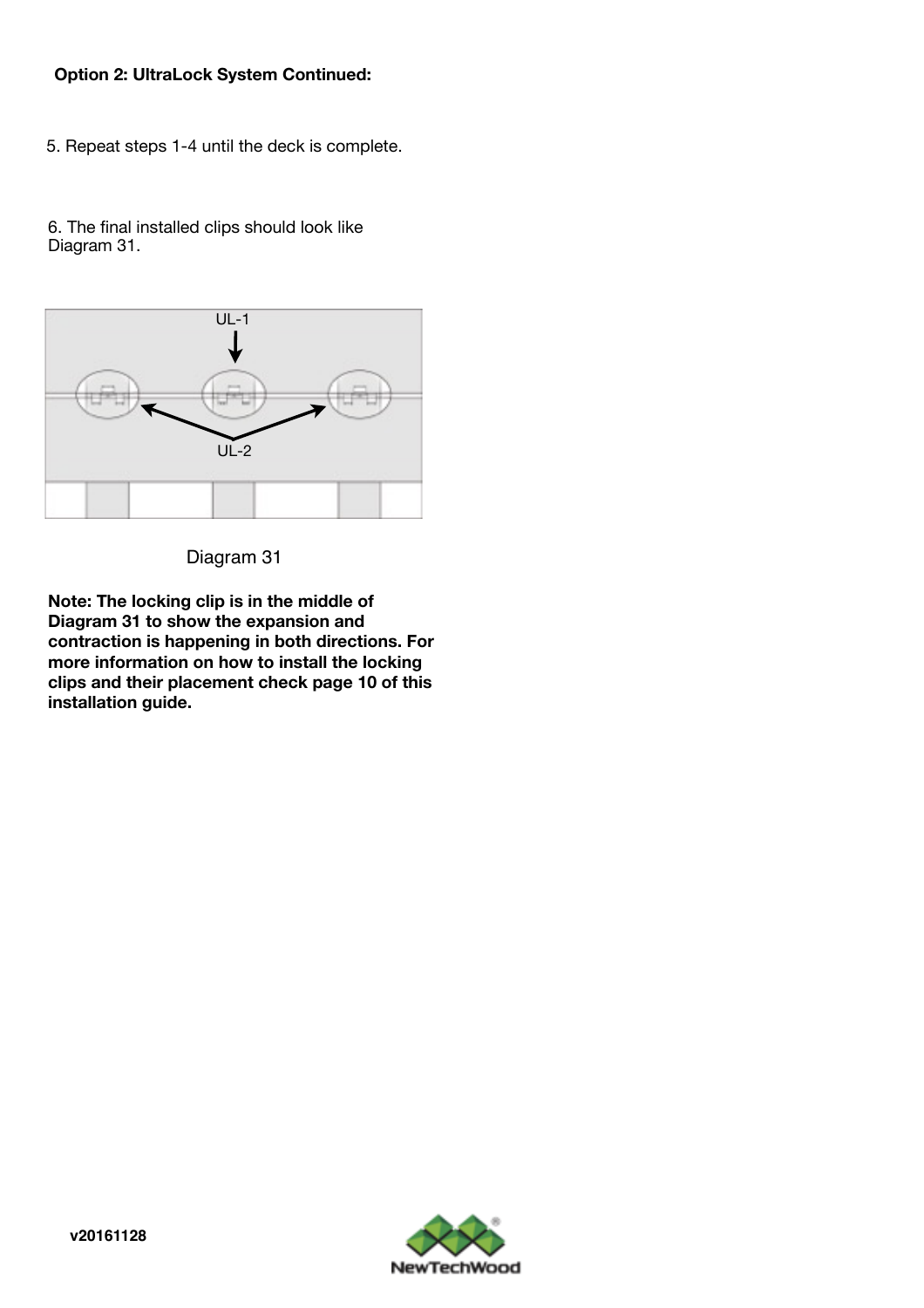**Option 3: T-Clip and TC-10 Locking Clip Installation** 

**Note: The following shows how to install the TC-10 and T-Clip. A starting accessory (MG-3/ TC-5) still needs to be used to install the first board.** 

1. First slide the TC-10 and TC-2 clips into the grooves of the boards with screws facing up as show in Diagram 32.



Diagram 32

2. After getting all the TC-10 and TC-2 clips into position above each respective joist, begin to fasten them from above as shown in Diagram 33.



Diagram 33

3.The final installed clips should look like Diagram 34.



Diagram 34

**Note: The locking clip is in the middle of Diagram X to show the expansion and contraction is happening in both directions. For more information on how to install the locking clips and their placement check page 10 of this installation guide.** 

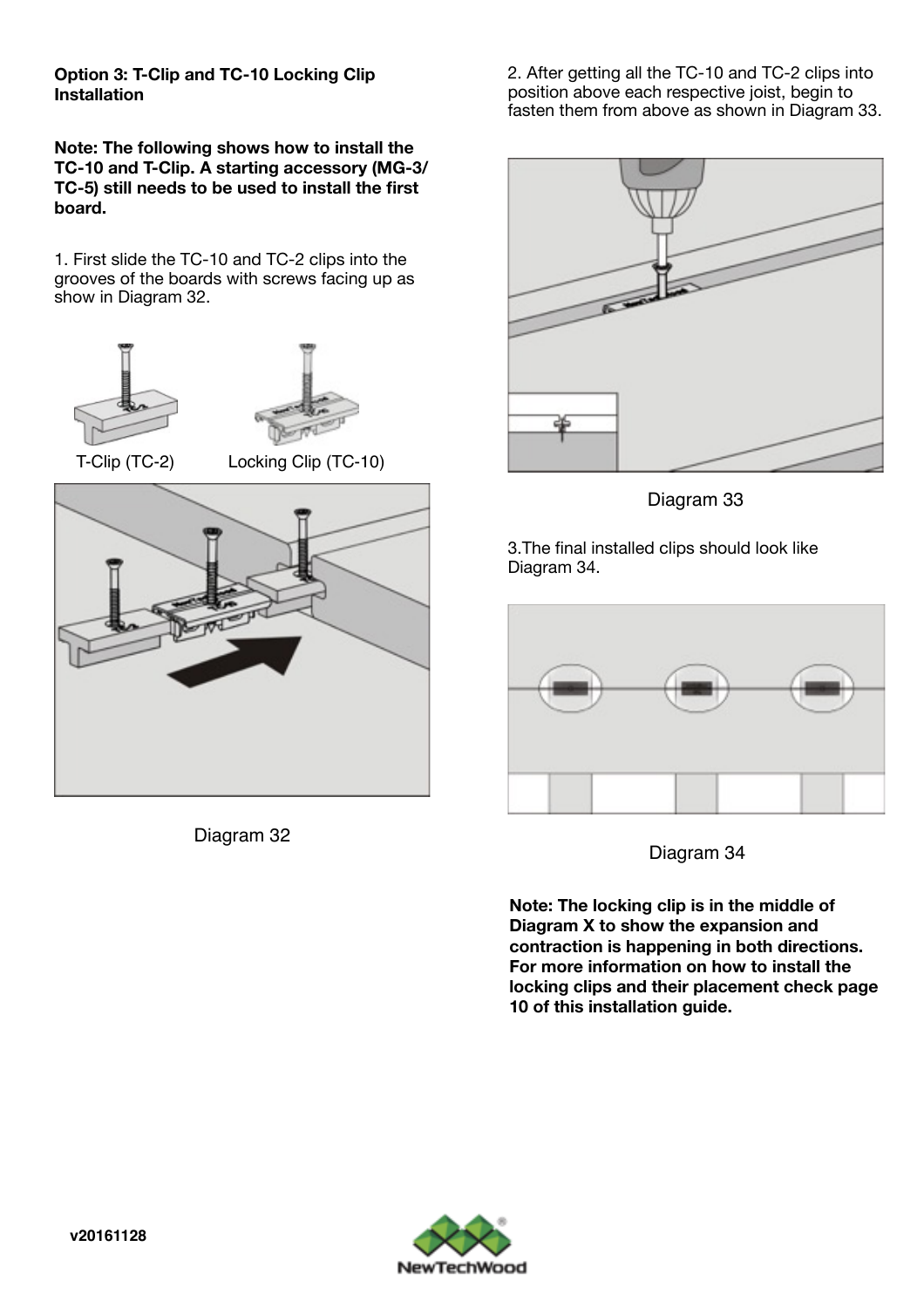#### **Option 4: Mini Gap Clip Installation**

**Note: The following shows how to install the mini gap clip system. A starting accessory (MG-3/TC-5) still needs to be used to install the first board.**

1. First slide the MG-1A and MG-2A clips into the grooves of the boards as shown in Diagram 35.





MG-1A Locking Clip (MG-2A)



Diagram 35

2. Next place a screw in the outside hole of the MG-1A and MG-2A as shown in Diagram 36.



3. Next fix the screw down into the joist as shown in Diagram 37.



Diagram 37

4. After fixing all clips push the next board into the clips as shown in Diagram 38.



Diagram 38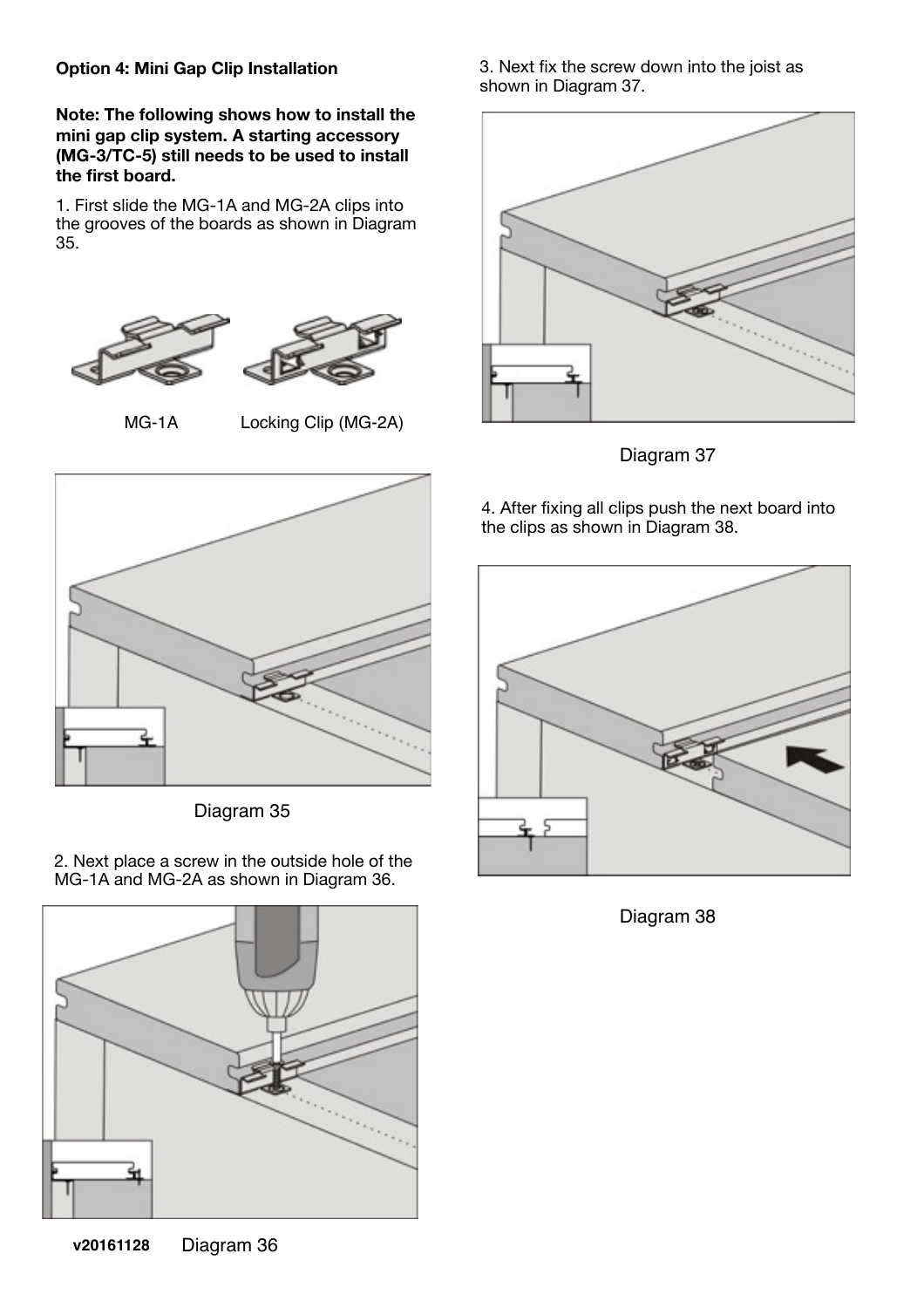#### **Option 4: Mini Gap Clip Installation Continued**

5. The final look should be like the below Diagram 39.

6. Repeat steps 1-4 until complete.



Diagram 39



Diagram 40

**Note: The locking clip is in the middle of Diagram 40 to show the expansion and contraction is happening in both directions. For more information on how to install the locking clips and their placement check page 10 of this installation guide.**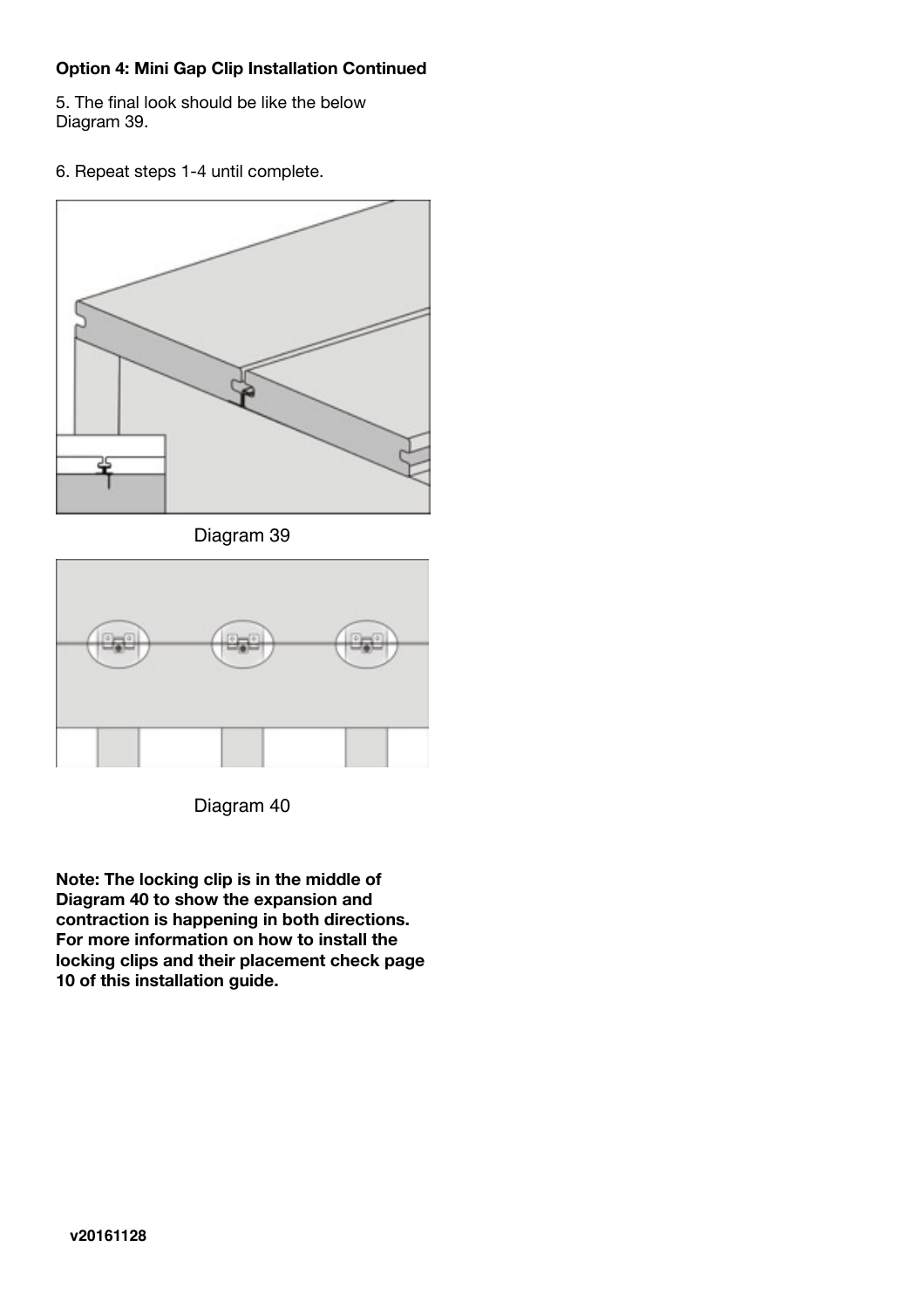## Fascia Board Installation

#### **Installing against the width and length of decking**

1. The fascia should be installed on the rim board of the frame. The fascia should be installed as shown in Diagram 41. The distance between screws must be less than or equal to 300 mm (12 inches). Two screws must be used 1" 1/2 away from the ends



Diagram 41

- 2. First pre-drill the holes for the fascia board. The fascia board should be drilled with bigger holes or routed to allow for expansion and contraction and fixed either at either end or in the middle as shown in Diagram 41. When fixing the bigger holes it is recommended to use washers.
- 3. The fascia board will be installed into the the block wood and through the joist.

**Note: NEVER install the fascia by drilling into the decking ALWAYS install the fascia into the joist and ALWAYS pre-drill the fascia board** 

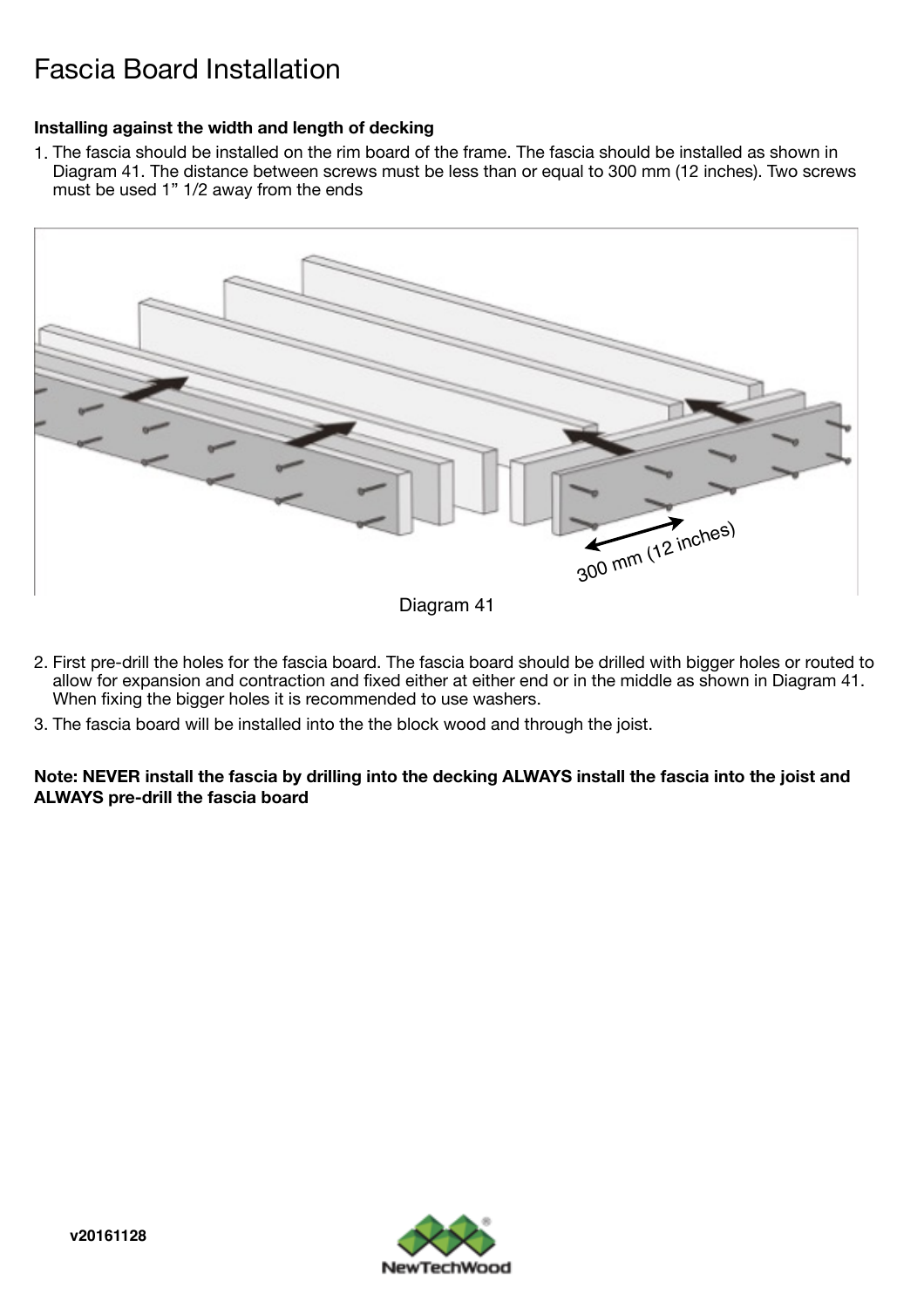## End Cap Installation

### **Installing the end cap**

1. Place the end cap infront of the hollow boards holes (UH02 or UH07) and push in as shown in Diagram 42.

**Note: A mallet could be used as well to push in the end caps.** 



Diagram 42

2. The final finish should look like Diagram 43 below.

**Note: A dab of silicon (shown in Diagram 42) can be used on the end cap or inside the holes of the board in order to secure the end caps better.**